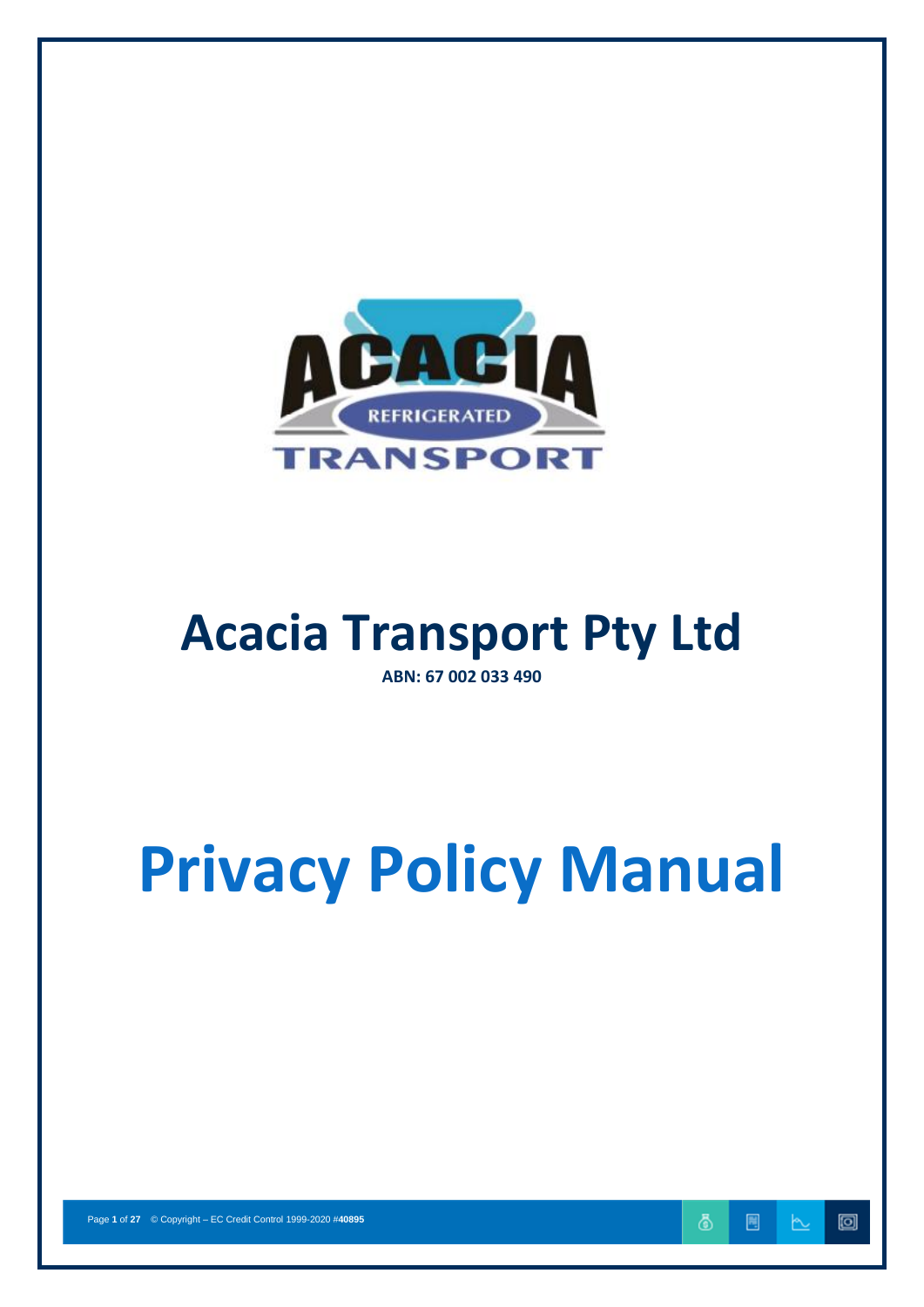# **Table of Contents**

| 1.  | <b>Introduction</b><br><u> 1980 - Jan James James Barbara, martxa a fizikar a</u>                       | Page 3  |
|-----|---------------------------------------------------------------------------------------------------------|---------|
| 2.  | Australian Privacy Principles (APP's) and NDB __________________________________                        | Page 4  |
| 3.  |                                                                                                         | Page 5  |
| 4.  | Types of Personal Information that is Collected and Held ______________                                 | Page 5  |
| 5.  | Procedures and Responding to Potential Breaches of Privacy __________                                   | Page 7  |
| 6.  | Purposes for which Information is Collected, Held, Used And Disclosed __                                | Page 9  |
| 7.  | How an Individual may Access Personal Information Held, and How                                         |         |
|     | they may Seek Correction of Such Information <b>contains the set of the contact of Such Information</b> | Page10  |
| 8.  | How an Individual may Complain about a Breach of the APP, and                                           |         |
|     |                                                                                                         | Page11  |
| 9.  | Will Personal Information be Disclosed to Overseas Recipients __________                                | Page 12 |
| 10. |                                                                                                         | Page 12 |
| 11. |                                                                                                         | Page13  |
| 12. | APPENDIX A - INFORMATION PRIVACY PRINCIPLES                                                             | Page14  |

**DISCLAIMER:** Subject to any applicable law which cannot be excluded and to all provision implied by statute which cannot be excluded, EC Credit Control (Aust) Pty Ltd accepts no responsibility for any loss, damage, cost or expense (whether direct or implied) incurred by you as a result of any error, omission or misrepresentation in any information in this manual.

**This manual has been prepared by EC Credit Control (Aust) Pty Ltd www.eccreditcontrol.com.au | info@eccreditcontrol.com.au Phone 1300 361 070**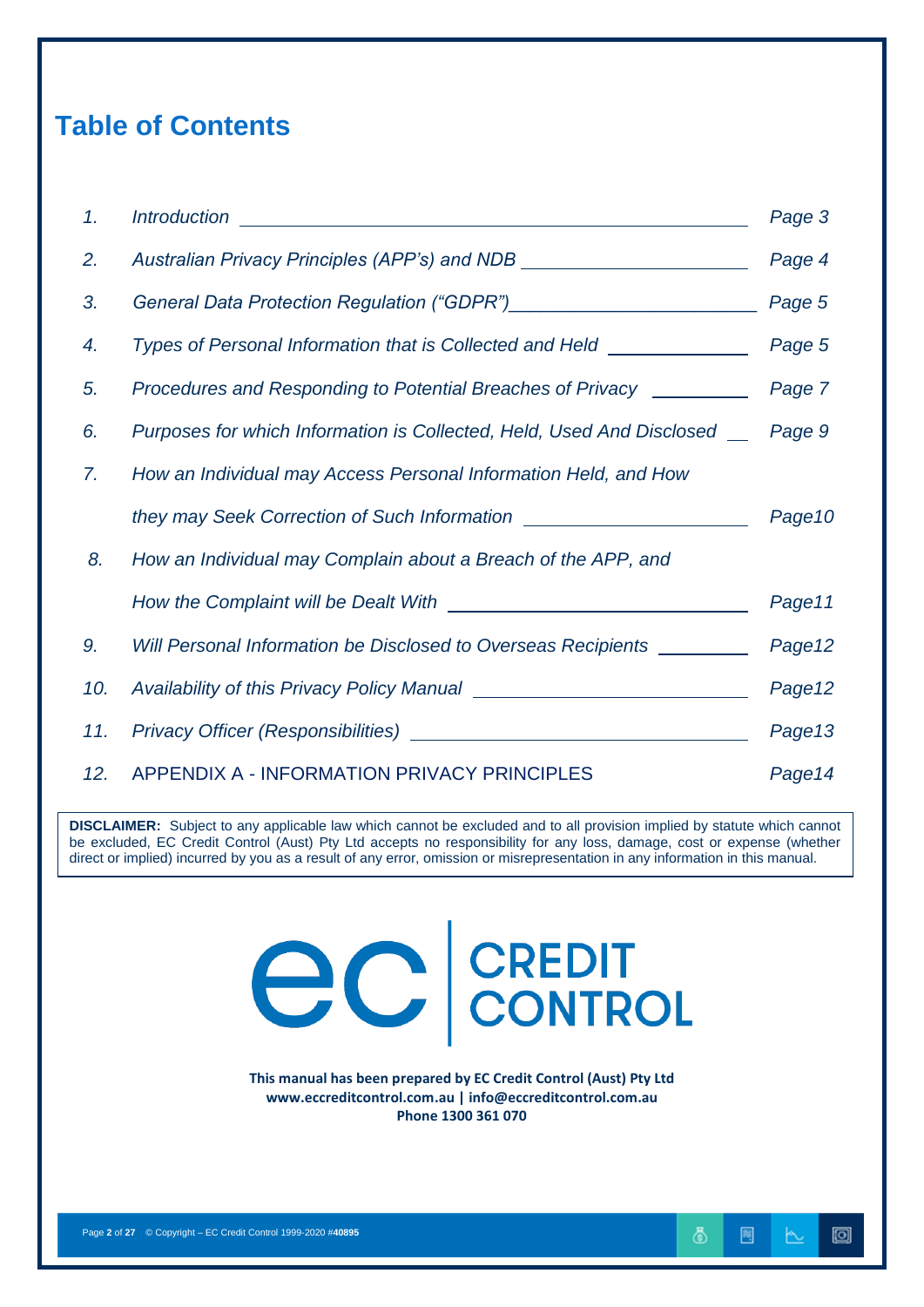# **1. Introduction**

From 12 March 2014, the Australian Privacy Principles (APP's) replaced the National Privacy Principles and Information Privacy Principles and were inserted into the Privacy Act 1988 ("the Act") at schedule 1. These principles apply to private sector organisations who deal with information relating to individuals. This legislation is designed to protect personal information about individuals and sets in place a framework and guidelines about how to deal with this information. APP 1.3 requires an APP entity to have a clearly expressed and up-to-date APP privacy policy describing how it manages personal information. Further in February 2018, the Notifiable Data Breaches ("NDB") Scheme was introduced under Part IIIC of the Act. The NDB establishes requirements and compliance mechanisms for entities in responding to data breaches.

As at 25 May 2018, the EU General Data Protection Regulation ("GDPR") was introduced providing increased transparency for data protection for all businesses transferring data to the Europe Union. While the GDPR and the APP share some similarities, Acacia Transport Pty Ltd is providing robust privacy policies and procedures for its staff and clients. This includes ensuring that it conforms to all required APP's including the provision of a clearly expressed and readily available Privacy Policy. This is completed by the provision of this Privacy Policy Manual.

An APP privacy policy is a key tool for meeting APP 1's requirements.

To assist with this compliance, Acacia Transport Pty Ltd ensures that all of its staff members adhere to these policies and procedures. Any breaches of these policies and procedures must be reported to the relevant staff member's manager or supervisor immediately so that any appropriate measures can be taken to mitigate any issues surrounding an identified breach.

Every staff member of Acacia Transport Pty Ltd who handles personal information is required to have an understanding of the Australian Privacy Principles (APP's), the Act and the GDPR, where necessary. Where a more detailed knowledge of Acacia Transport Pty Ltd's rights and responsibilities is required, the Privacy Officer will be able to provide assistance.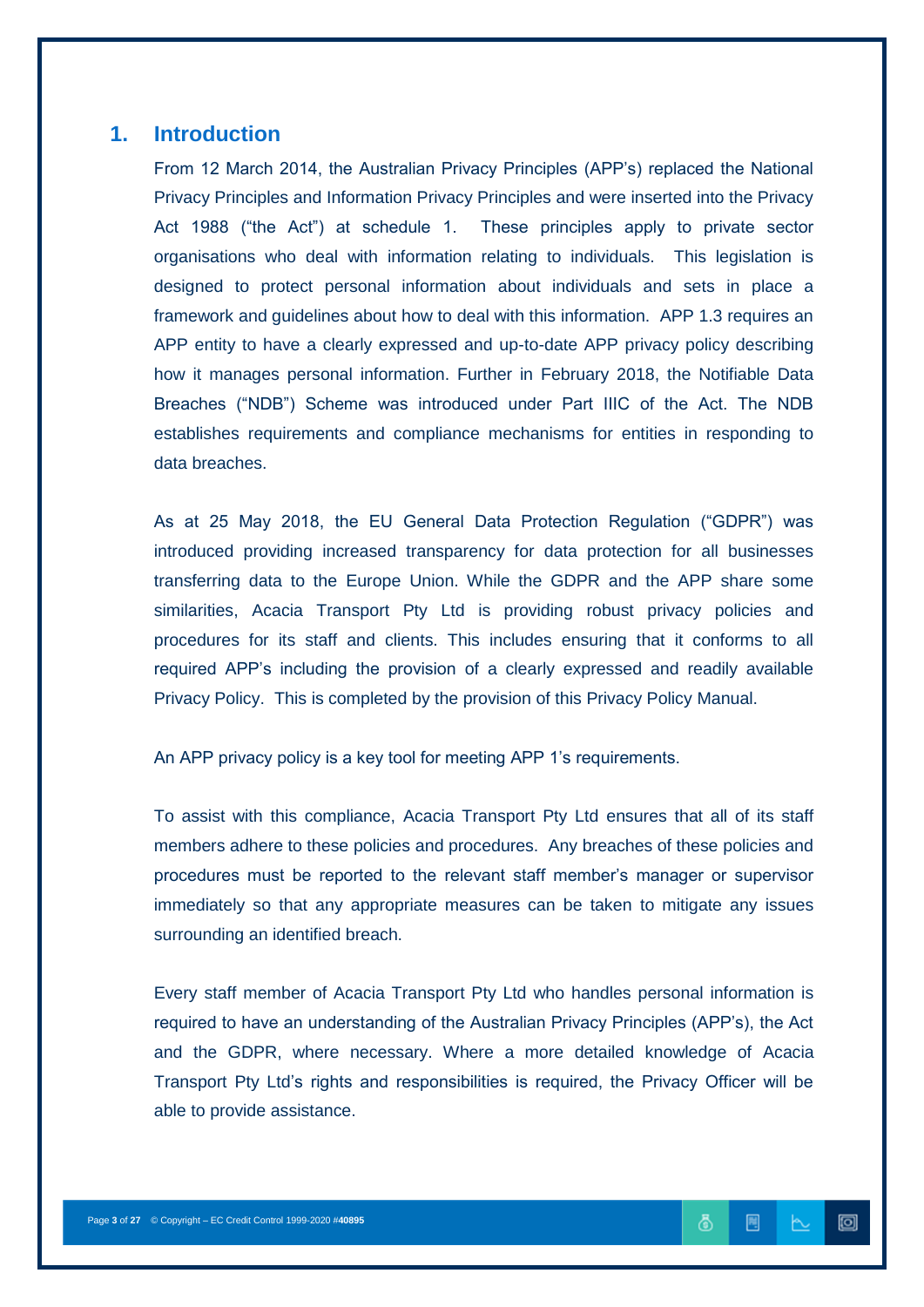All staff are encouraged to discuss privacy issues with the nominated Privacy Officer. **Review**

Formal review of this privacy policy shall be undertaken on a 6 monthly basis with the details of this review recorded by the Privacy Officer.

# **2. Australian Privacy Principles (APP's)**

The Privacy Act 1988 and the Credit Reporting Privacy Code 2014 places obligations and responsibilities on employers and employees to ensure that information collected from individuals is collected, retained and used in line with the APP's. Acacia Transport Pty Ltd shall abide by the following APP's at all times:

#### **APP No.**

### *Part 1 – Consideration of personal information privacy*

- APP 1 Open and transparent management of personal information
- APP 2 Anonymity and pseudonymity

#### *Part 2 – Collection of personal information*

- APP 3 Collection of solicited personal information
- APP 4 Dealing with unsolicited personal information
- APP 5 Notification of the collection of personal information

#### *Part 3 – Dealing with personal information*

- APP 6 Use or disclosure of personal information
- APP 7 Direct marketing
- APP 8 Cross-border disclosure of personal information
- APP 9 Adoption, use or disclosure of government related identifiers

#### *Part 4 – Integrity of personal information*

- APP 10 Quality of personal information
- APP 11 Security of personal information

#### *Part 5 – Access to, and correction of, personal information*

- APP 12 Access to personal information
- APP 13 Correction of personal information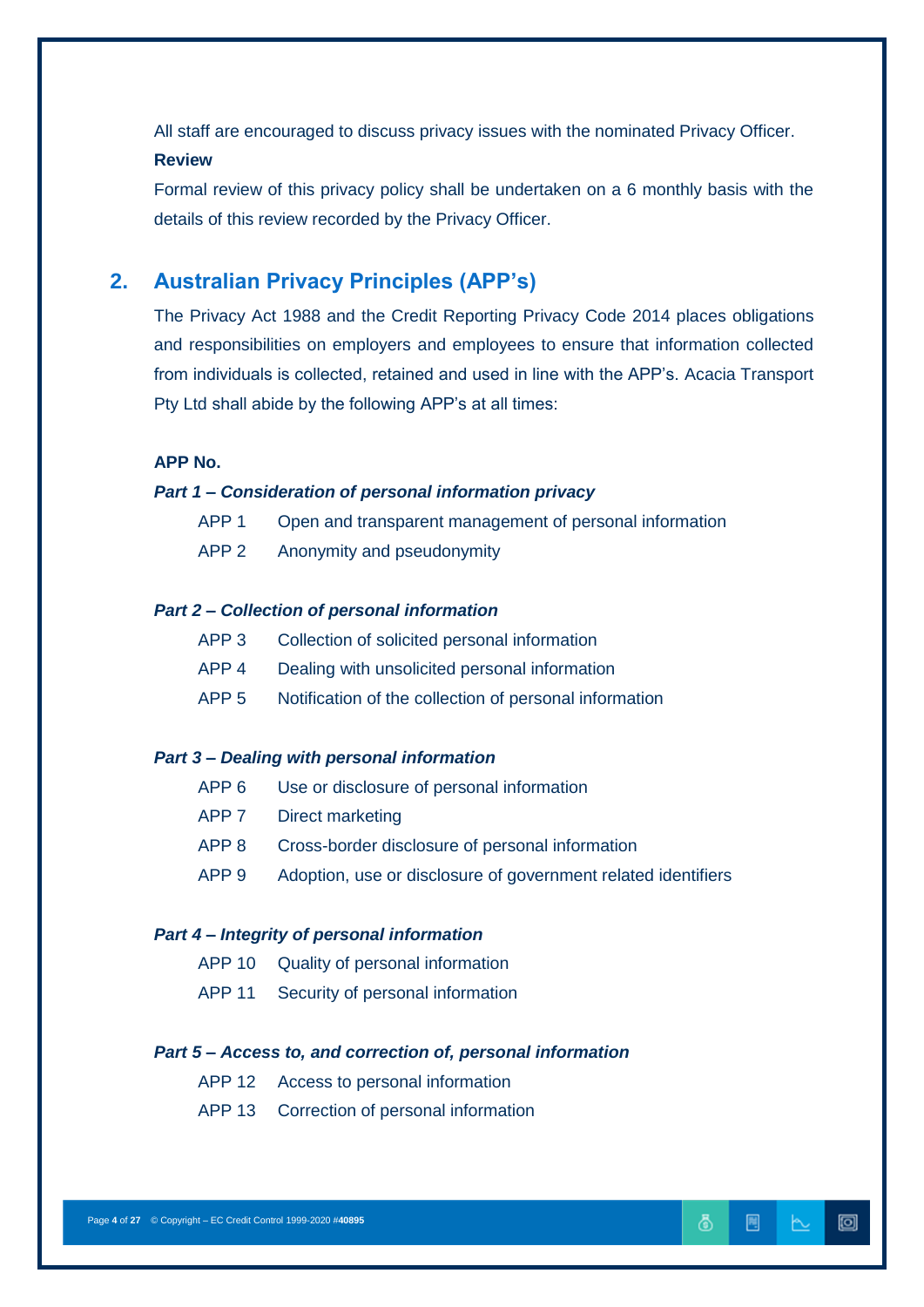Further information regarding the APP's can be obtained from the office of the Australian Information Commissioner at www.oaic.gov.au.

A copy of the APP's as produced by the Office of the Australian Information Commissioner is attached as Appendix A. The NDB forms part of the Act as a new implemented scheme for companies to advise its clients, in the event of a potential data breach that is likely to result in serious harm to any individuals whose personal information is involved in the breach. Acacia Transport Pty Ltd's Privacy Policy Manual provides a data breach preparation and response to any potential breaches to ensure compliance under the NDB and the Act.

## **3. General Data Protection Regulation ("GDPR")**

Upon the implementation of the GDPR on 25 May 2018, Acacia Transport Pty Ltd has updated the way they use and collect personal data from residents in the EU. This involves, identifying Acacia Transport Pty Ltd's data protection officer ("Privacy Officer"), how clients can contact the Privacy Officer and identifying the process of transferring client's personal information. Further, the implementation of cookies notices on Acacia Transport Pty Ltd's website has been activated to ensure Acacia Transport Pty Ltd's clients have adequate protection in providing consent to Acacia Transport Pty Ltd in withholding their personal data.

# **4. Types of Personal Information That is Collected, Used, Processed & Held**

Acacia Transport Pty Ltd collects personal information for a variety of reasons. This personal information will be collected in the normal course of business and will relate to Goods and/or Services that are provided by Acacia Transport Pty Ltd to clients. This information collected will be done so in the course of business where the client is a customer of Acacia Transport Pty Ltd or when the client acts as a guarantor for another person or company that is a client of Acacia Transport Pty Ltd. Acacia Transport Pty Ltd will not collect information that is not relevant or sensitive in nature unless it is required in the normal course of business.

The personal information that is collected may include, but will not be limited to the following;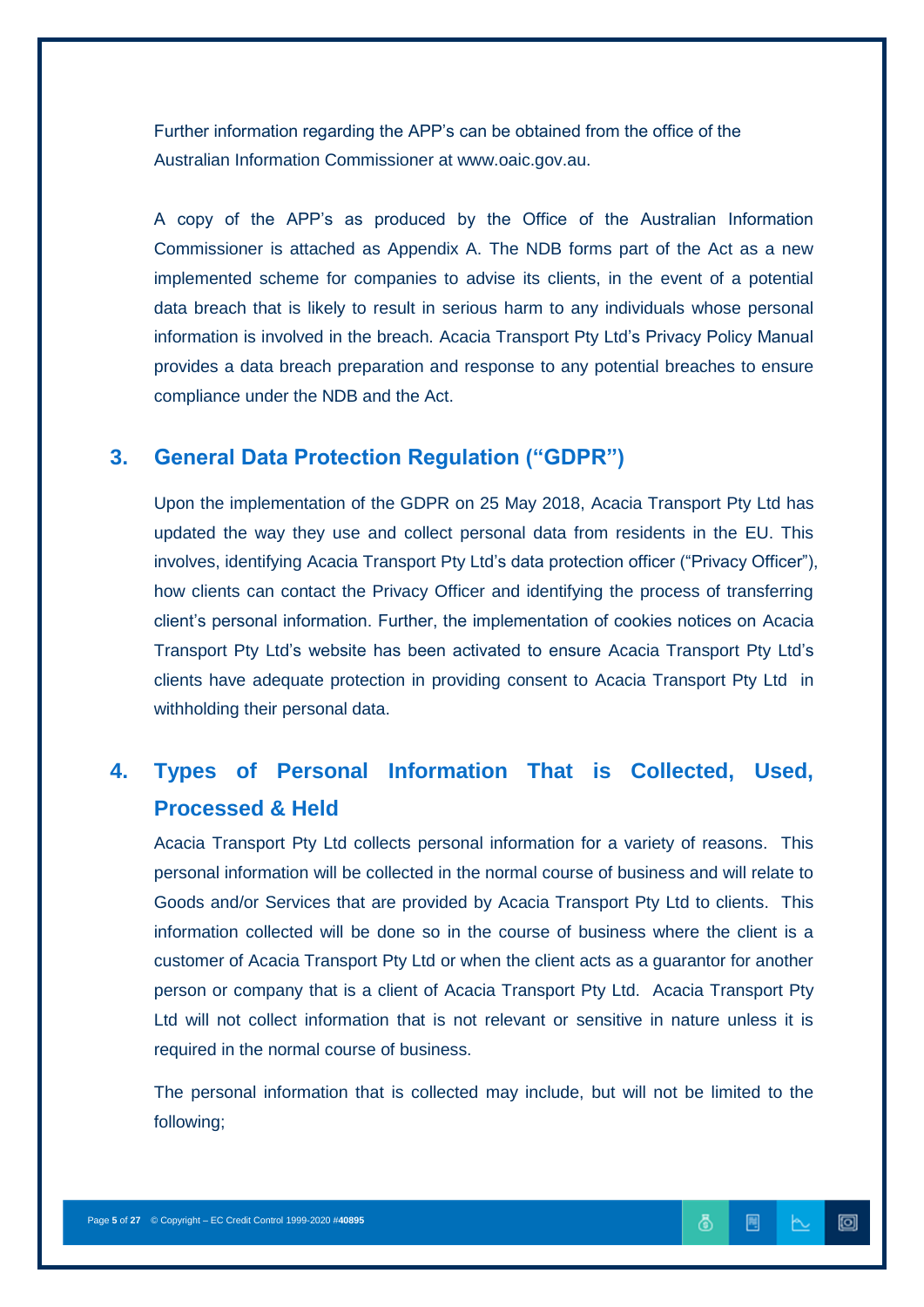- 1/ Full name
- 2/ Address
- 3/ Date of birth
- 4/ Credit references if applicable
- 5/ Publicly available information which relate to the clients activities in Australia
- 6/ Any information recorded in the National Personal Insolvency Index
- 7/ Driver's licence details
- 8/ Medical insurance details (if applicable)
- 9/ Electronic contact details including email, Facebook and Twitter details
- 10/ Next of kin and other contact information where applicable

The client acknowledges that provided the correct Privacy Act disclosures have been made that Acacia Transport Pty Ltd may conduct a credit report on the client for the purposes of evaluating the credit worthiness of the client.

Acacia Transport Pty Ltd ensures that all personal information is held in a secure manner. Where applicable and to the best of Acacia Transport Pty Ltd's knowledge all computers or servers have the required security protections in place to safeguard and protect any personal information that is held by Acacia Transport Pty Ltd.

We use cookies on our website. Cookies are small files which are stored on your computer. They are designed to hold a modest amount of data (including personal information) specific to a particular client and website, and can be accessed either by the web server or the client's computer. In so far as those cookies are not strictly necessary for the provision of Acacia Transport Pty Ltd's services, we will ask you to consent to our use of cookies when you first visit our website.

In the event that you utilise our website for the purpose of purchases/orders, Acacia Transport Pty Ltd agrees to display reference to cookies and /or similar tracking technologies, such as pixels and web beacons (if applicable), and requests consent for Acacia Transport Pty Ltd collecting your personal information which may include:

- (a) IP address, browser, email client type and other similar details;
- (b) Tracking website usage and traffic; and
- (c) Reports are available to Acacia Transport Pty Ltd when Acacia Transport Pty Ltd sends an email to the client, so Acacia Transport Pty Ltd may collect and review that information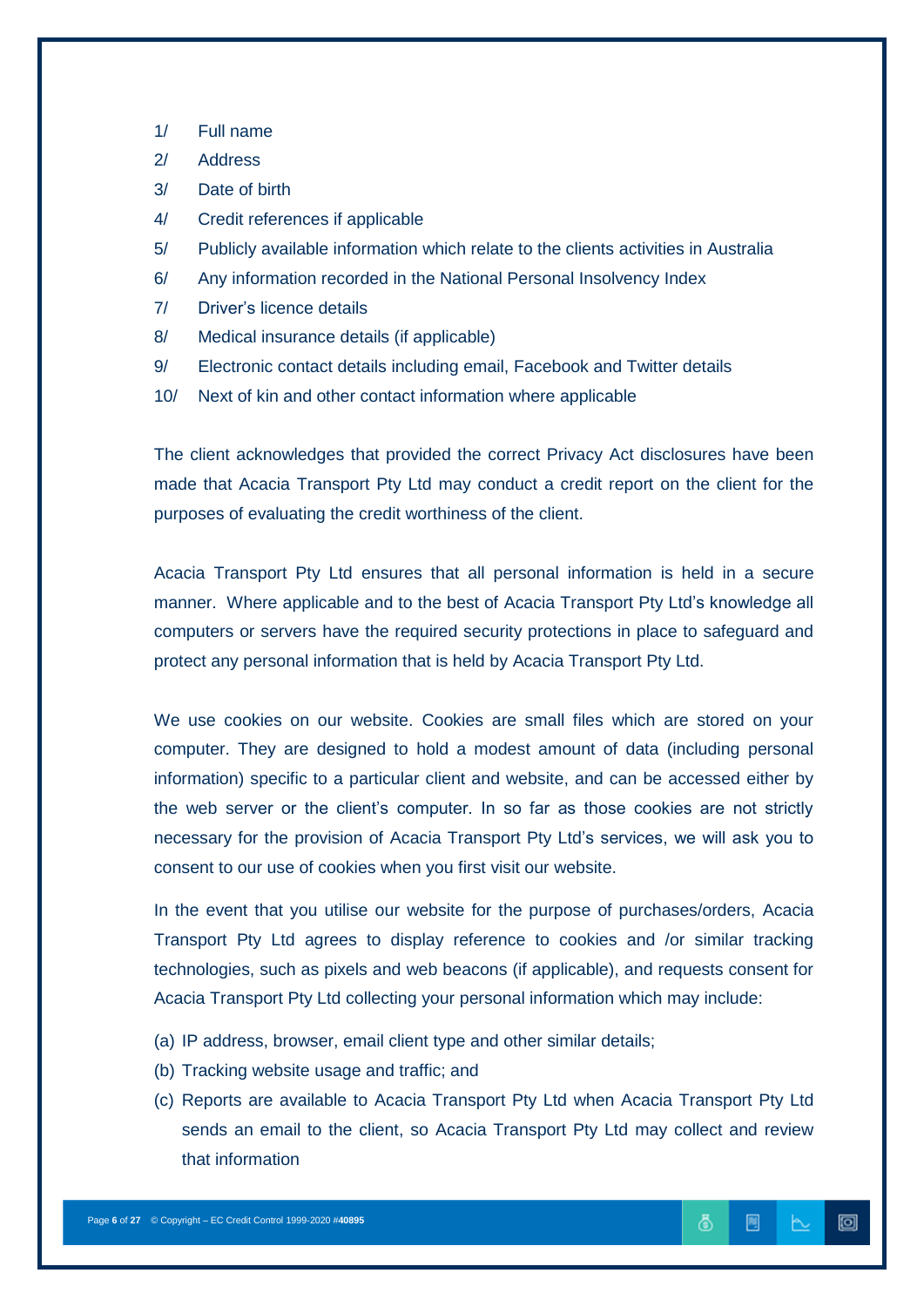If you consent to Acacia Transport Pty Ltd's use of cookies on our website and later wish to withdraw your consent, you may manage and control Acacia Transport Pty Ltd's privacy controls through your browser, including removing cookies by deleting them from your browser history when you leave the site.

Acacia Transport Pty Ltd also regularly conducts internal risk management reviews to ensure that its infrastructure (to the best of its knowledge) is secure and any identifiable risks have been mitigated as much as they can be in the normal course of business.

## **5. Procedures and responding to potential breaches of Privacy**

In accordance with the NDB Acacia Transport Pty Ltd is aware of its responsibilities to notify its clients in the event of a potential data breach that may cause serious harm to clients. Further, in the event the client is located in the Europe Union ("EU"), Acacia Transport Pty Ltd acknowledges that any potential data breaches will be safeguarded by the provisions of the GDPR.

Acacia Transport Pty Ltd will collect and process personal information in the normal course of business. This personal information may be collected and processed, but is not limited to, any of the following methods;

- 1/ Credit applications forms
- 2/ Work authorisation forms, quote forms or any other business documentation
- 3/ Publicly available databases that hold information
- 4/ Websites that detail information such as Sensis, Facebook, Google etc
- 5/ By verbally asking you for information as part of normal business practices

Where relevant to data processing as per the GDPR, and in particular where Acacia Transport Pty Ltd uses new technologies, and takes into account the nature, scope, context and purposes of processing and considers that the data processing is likely to result in a high risk to the rights and freedoms of natural persons, the Privacy Officer shall, prior to the processing of personal information, carry out an assessment of impact of the envisaged processing operations by way of a protection impact assessment. The data protection assessment will be required in instances whereby: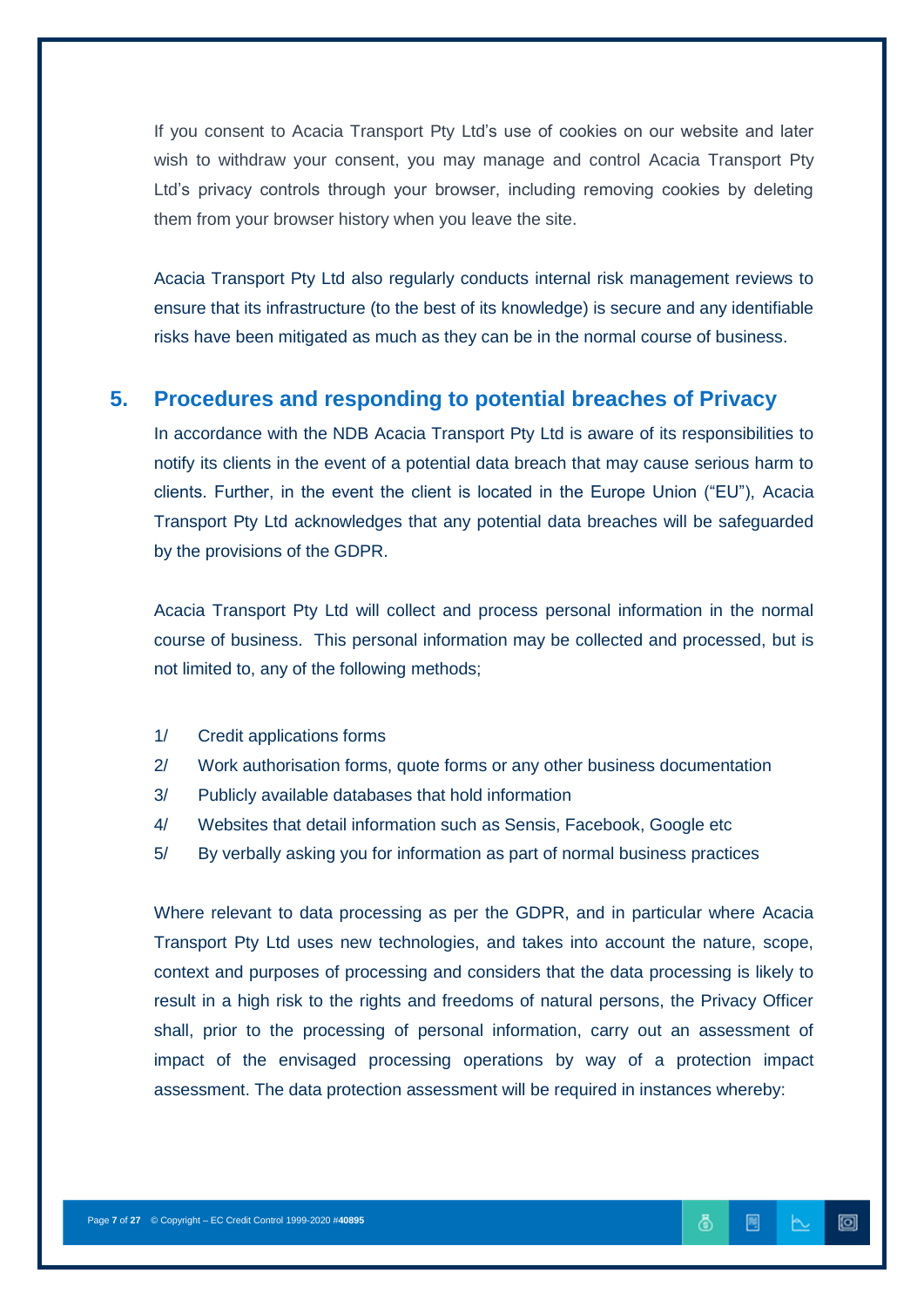- (a) a systematic and extensive evaluation of personal aspects relating to natural persons which is based on automated processing, including profiling, and on which decisions are based that produce legal effects concerning the natural person or similarly significantly affect the natural person;
- (b) processing on a large scale of special categories of data referred to in [Article 9\(](https://gdpr-info.eu/art-9-gdpr/)1) of the GDPR, or of personal data relating to criminal convictions and offences referred to in [Article 10](https://gdpr-info.eu/art-10-gdpr/) of the GDPR; or
- (c) a systematic monitoring of a publicly accessible area on a large scale.

The assessment shall be carried out in accordance with Article 35 (7) of the GDPR and carry out reviews of such data protection impact assessments when there is any change of the risk associated with the processing of personal information.

As a client of Acacia Transport Pty Ltd and agreeing to Acacia Transport Pty Ltd's Terms and Conditions of Trade, which includes Acacia Transport Pty Ltd's privacy statement you hereby agree and consent to the provisions of this Privacy Policy Manual, including but not limited to the collection, processing, use and disclosure of your personal information. In the event that you withdraw your agreement and consent to any of the above use, processing collection and disclosure, then Acacia Transport Pty Ltd warrants that any request by you to withdraw your consent or agreement shall be deemed as confirmation by you to cease any and/or all collection use, processing and disclosure of your personal information. You may make a request to withdraw your consent at anytime by telephone and/or by email to the following contact details;

> **The Privacy Officer Acacia Transport Pty Ltd** 25/27 Loftus Street Riverstone NSW 2765 accounts@acaciatpt.com.au (02) 9679 0055

Acacia Transport Pty Ltd will ensure that any Information that is to be obtained from you is done so verbally or using Acacia Transport Pty Ltd's prescribed forms which;

Authorise Acacia Transport Pty Ltd:

- 1/ To collect personal information; and
- 2/ Inform the individual what personal information is being collected; and

ේ 闁 o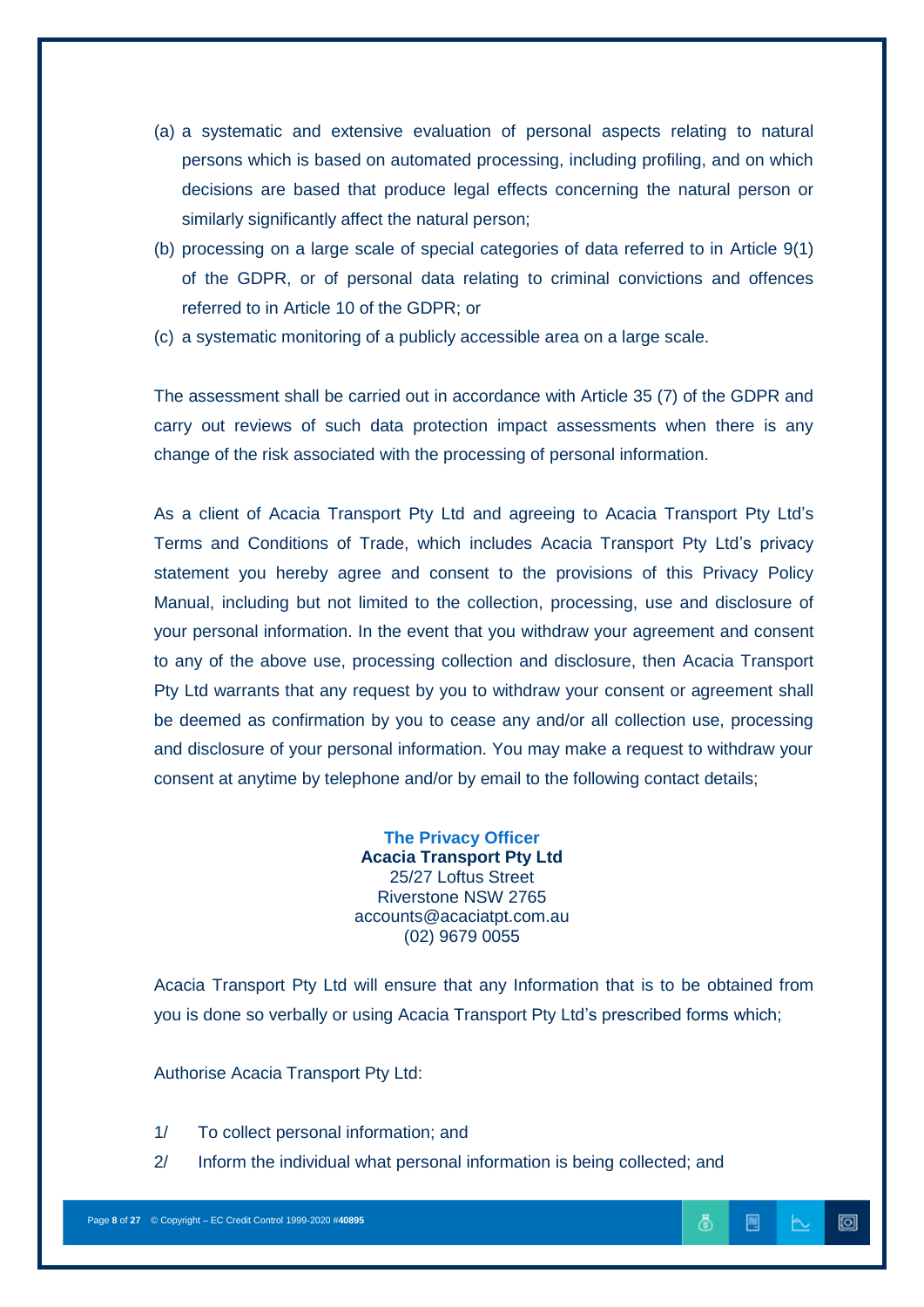- 3/ Inform the individual why (the purpose) the personal information is being collected; and
- 4/ Inform the individual why & when personal information will be disclosed to  $3<sup>rd</sup>$ parties.

It is the responsibility of Acacia Transport Pty Ltd to ensure that any personal information obtained is as accurate and up to date as possible and information is only collected by lawful means in accordance with the Act and relevantly, in accordance with the GDPR.

# **6. Purposes For Which Information Is Collected, Held, Used And Disclosed**

#### **Disclosure to Third Parties**

Acacia Transport Pty Ltd will not pass on your personal information to third parties without first obtaining your consent.

In accordance with the Act, including the GDPR (where relevant), Personal Information can only be used by Acacia Transport Pty Ltd for the following purposes:

- 1/ Access a credit reporter's database for the following purposes:
	- a) To assess your application for a credit account; or
	- b) To assess your ongoing credit facility; or

c) To notify a credit reporter of a default by you (providing Acacia Transport Pty Ltd are a member of an approved OAIC External Dispute Resolution Scheme ("EDRS") for consumer defaults); or

- d) To update your details listed on a credit reporter's database; or
- 2/ Check trade references noted on the prescribed form for the following purposes:
	- a) To assess your application for a credit account; or
	- b) To assess your ongoing credit facility; or
	- c) To notify a default (subject to 1(c) above).
- 3/ Market Acacia Transport Pty Ltd's products and services.
- 4/ Any other day to day business purposes such as complying with ATO requirements, managing accounting returns or legal matters.

**Relationship with Credit Reporter** - In the event that notification of a default has been reported to a Credit Reporter and your credit file has been updated (including any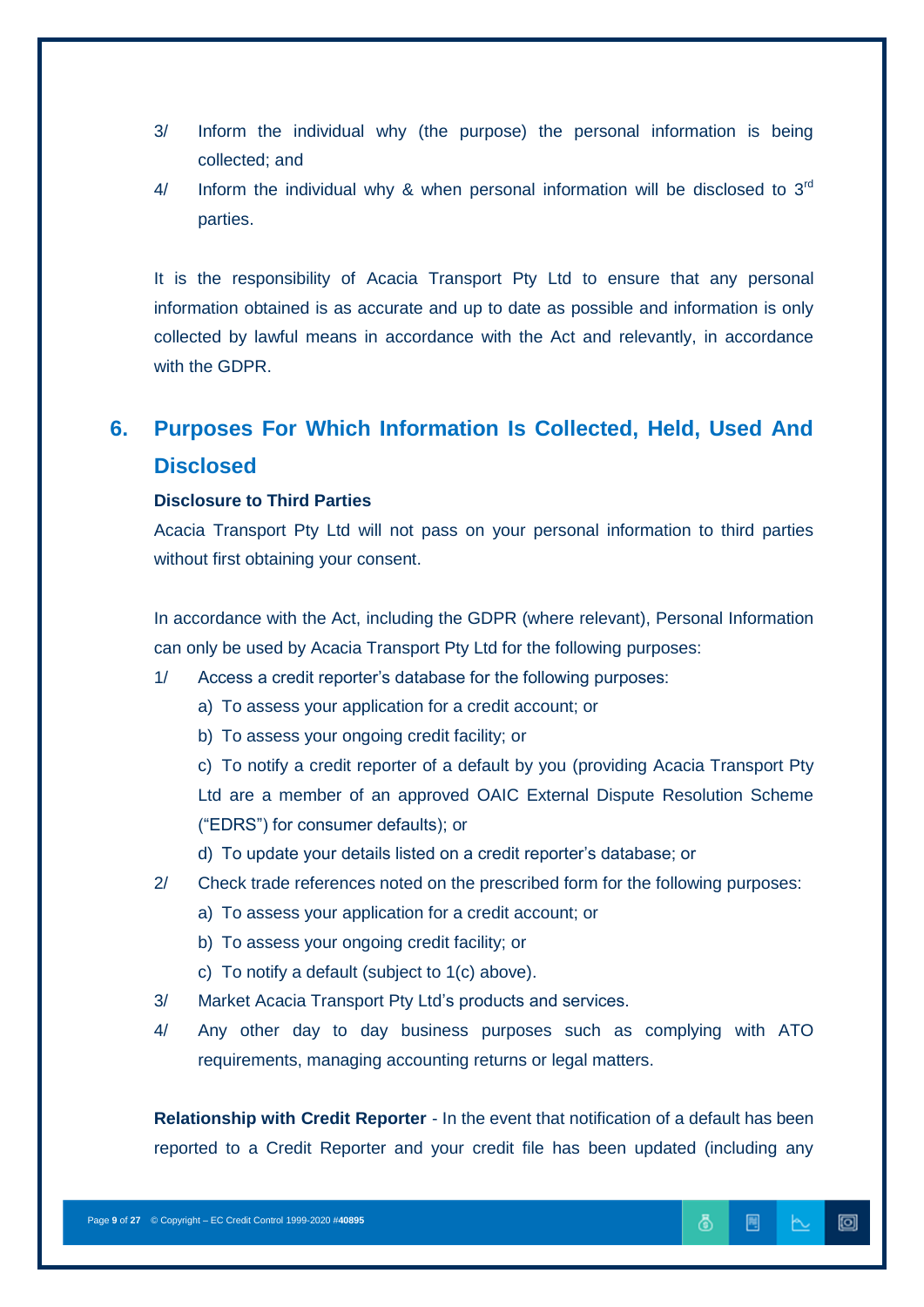changes to the balance outstanding or contact details), then the Credit Reporter shall be notified as soon as practical of any such changes.

Acacia Transport Pty Ltd will only gather information for its particular purpose (primary purpose). In accordance with the Act, including the GDPR (where relevant), Acacia Transport Pty Ltd will not disclose this information for any other purpose unless this has been agreed to by both parties.

# **7. How An Individual May Access Personal Information Held, And How They May Seek Correction Of Such Information**

You shall have the right to request from Acacia Transport Pty Ltd a copy of all the information about you that is retained by Acacia Transport Pty Ltd. You also have the right to request (by telephone and/or by email) that Acacia Transport Pty Ltd correct any information that is incorrect, outdated or inaccurate.

Any requests to receive your personal information or to correct personal information should be directed to the following contact details;

> **The Privacy Officer Acacia Transport Pty Ltd** 25/27 Loftus Street Riverstone NSW 2765 accounts@acaciatpt.com.au (02) 9679 0055

Acacia Transport Pty Ltd will destroy personal information upon your request (by telephone and/or by email) or when the personal information is no longer required. The exception to this is if the personal information is required in order for Acacia Transport Pty Ltd to fulfil their performance of services or is required to be maintained and/or stored in accordance with the law.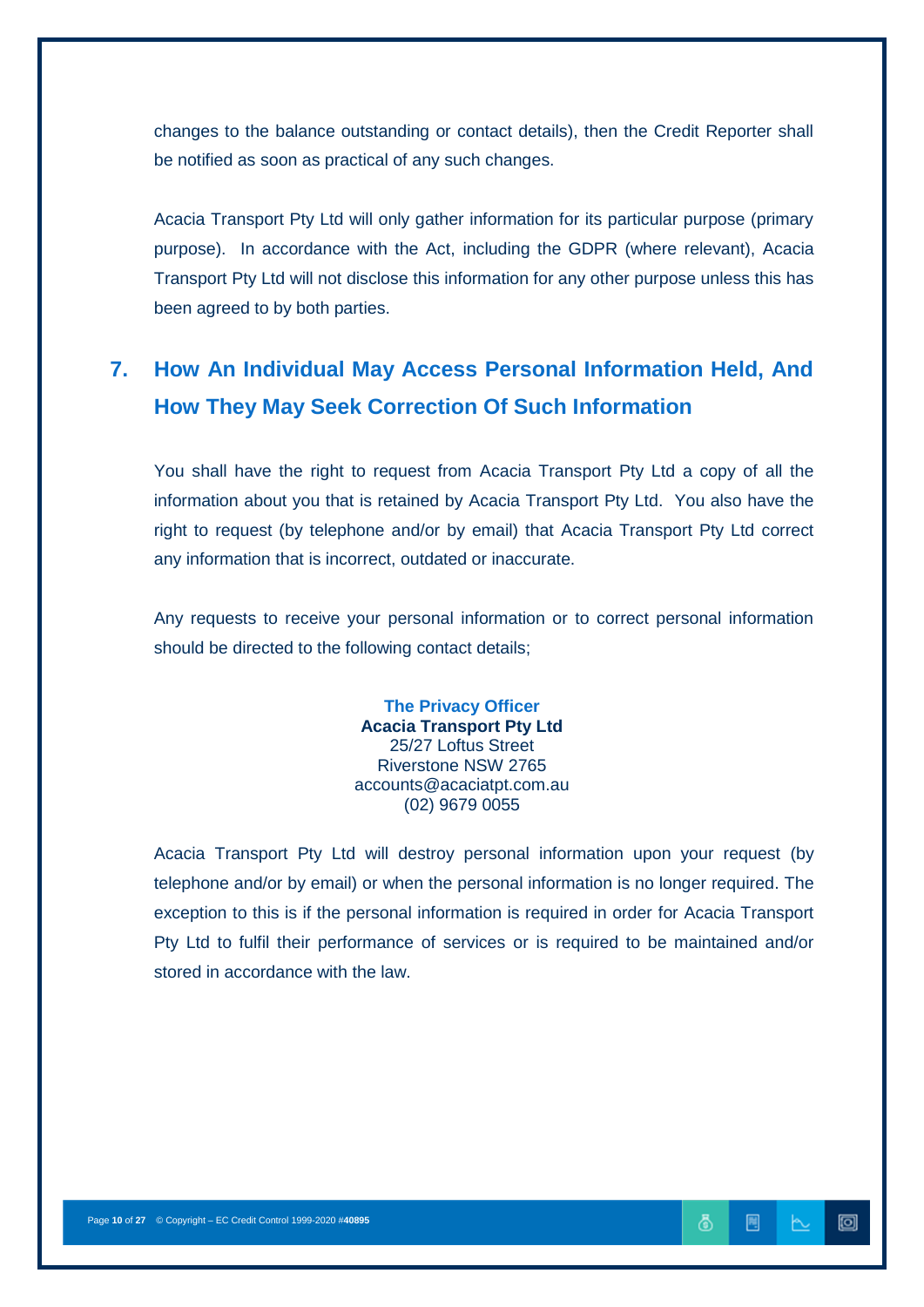# **8. How An Individual May Complain About A Breach Of The APP, And How The Complaint Will Be Dealt With**

You can make a complaint to Acacia Transport Pty Ltd's internal dispute resolution team ('IDR') regarding an interference with and/or misuse of your personal information by contacting Acacia Transport Pty Ltd via telephone or email.

Any complaints should be directed to the following contact details in the first instance;

**The Privacy Officer Acacia Transport Pty Ltd** 25/27 Loftus Street Riverstone NSW 2765 accounts@acaciatpt.com.au (02) 9679 0055

In your communication you should detail to Acacia Transport Pty Ltd the nature of your complaint and how you would like Acacia Transport Pty Ltd to rectify your complaint.

We will respond to that complaint within 7 days of receipt and will take all reasonable steps to make a decision as to the complaint within 30 days of receipt of the complaint.

We will disclose information in relation to the complaint to any relevant credit provider and or Credit Reporting Body that holds the personal information the subject of the complaint.

In the event that you are not satisfied with the resolution provided, then you can make a complaint to the Information Commissioner on the OAIC website at [www.oaic.gov.au](http://www.oaic.gov.au/)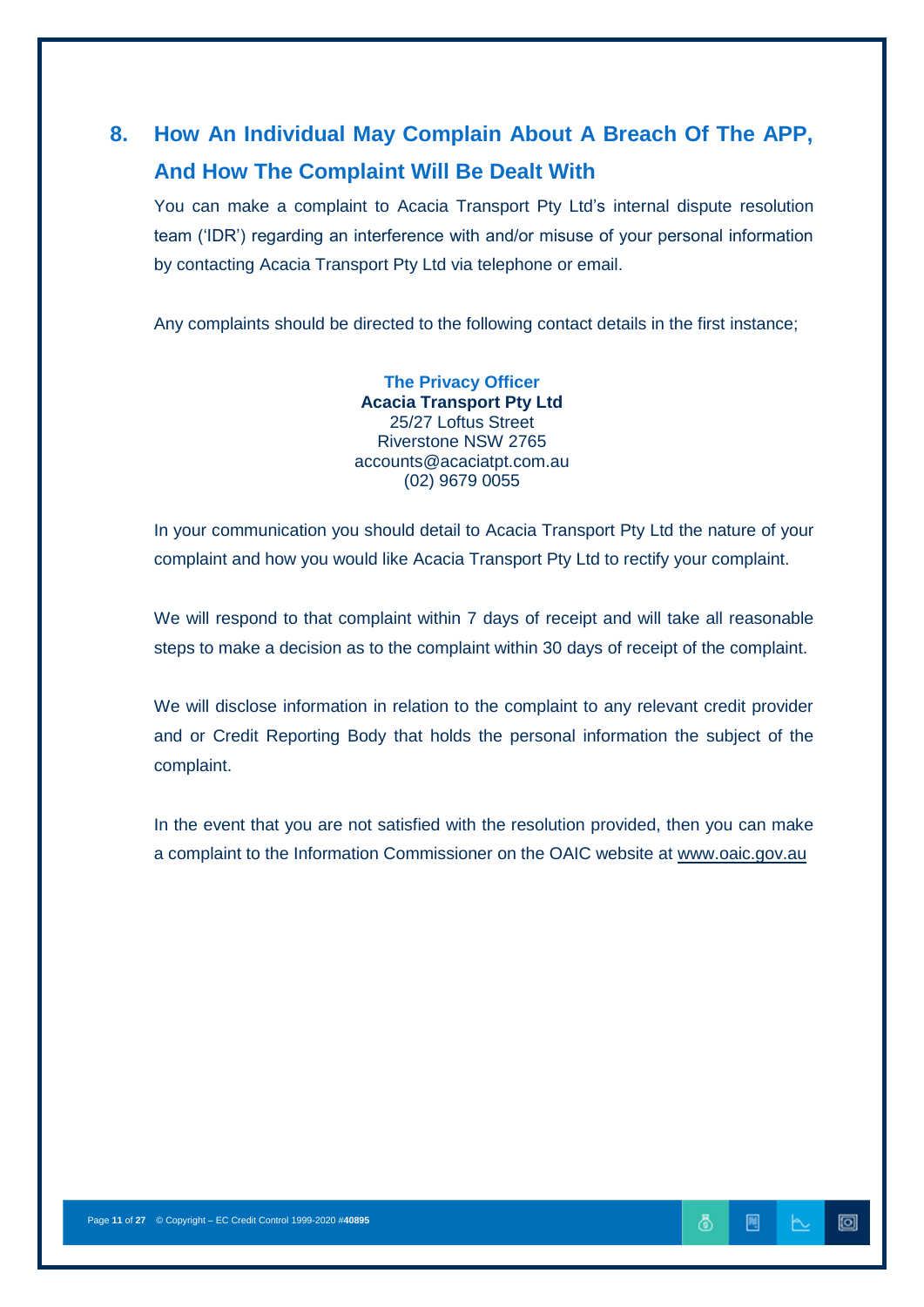# **9. Will Personal Information Be Disclosed To Overseas Recipients**

Acacia Transport Pty Ltd does not disclose information about the client to third party overseas recipients unless the client has provided its consent. Acacia Transport Pty Ltd will notify you if circumstances change regarding overseas disclosure and will comply with the Act and the GDPR in all respects.

Unless otherwise agreed, Acacia Transport Pty Ltd agrees not to disclose any personal information about the client for the purpose of direct marketing. You have the right to request (by telephone and/or by email) that Acacia Transport Pty Ltd does not disclose any personal information about you for the purpose of direct marketing.

# **10. Availability Of This Privacy Policy Manual**

This Privacy Policy manual is available to all clients of Acacia Transport Pty Ltd. It will be made available (where applicable) on Acacia Transport Pty Ltd's website.

This manual will also be available upon request at Acacia Transport Pty Ltd's business premises and is available to be sent to you if required.

If you require a copy of this Privacy Policy please make a request utilising the following contact information in the first instance:

> **The Privacy Officer Acacia Transport Pty Ltd** 25/27 Loftus Street Riverstone NSW 2765 accounts@acaciatpt.com.au (02) 9679 0055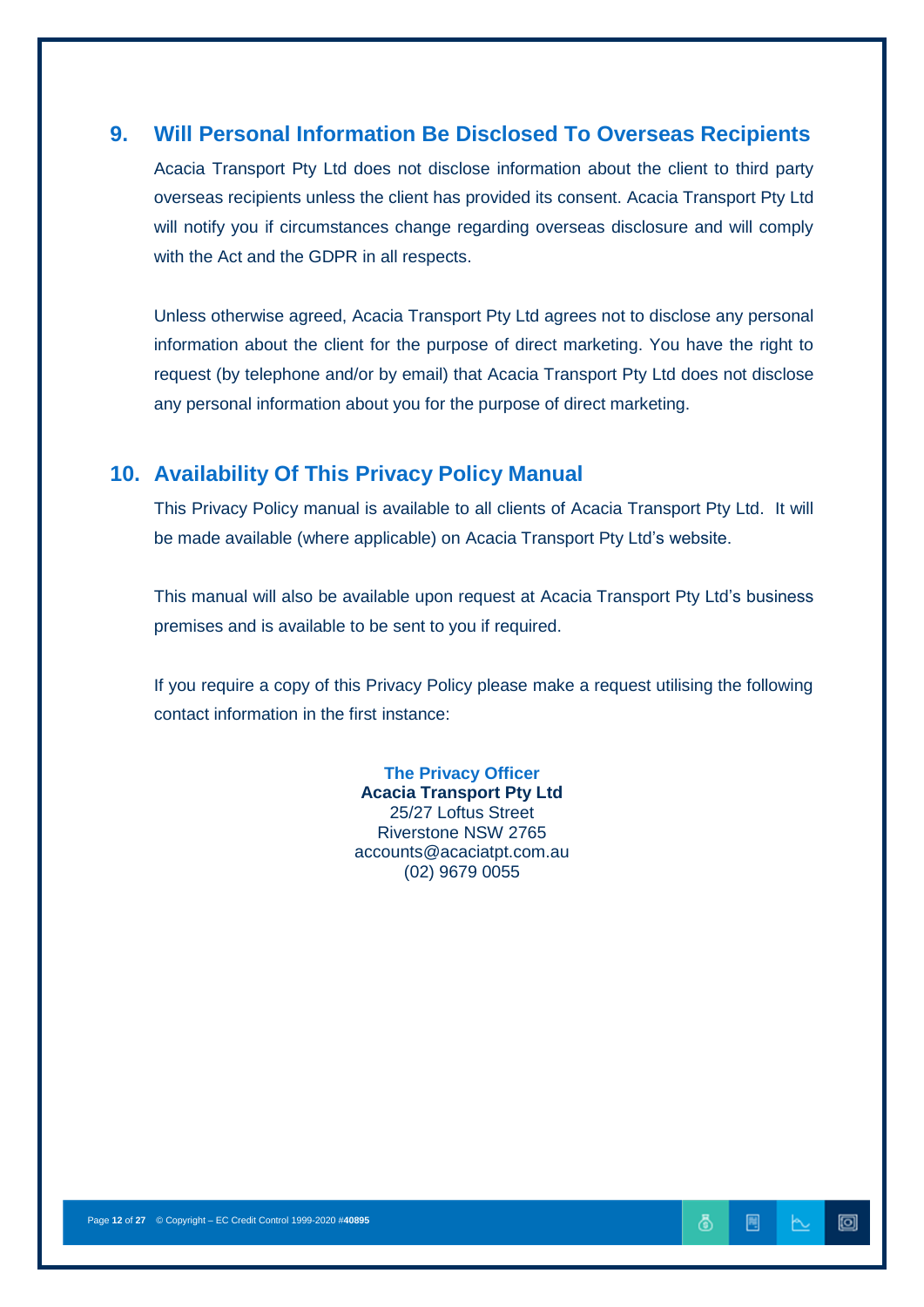# **11. Privacy Officer (Responsibilities)**

Acacia Transport Pty Ltd has appointed an internal Privacy Officer to manage its privacy matters. The name of this officer is available by making contact with Acacia Transport Pty Ltd. The privacy officers duties include (but are not limited to) the following:

The Privacy Officer needs to be familiar with the APP's. Educational material is available from the office of the Privacy Commissioner which explains what Acacia Transport Pty Ltd needs to know in order to comply with the Privacy Act.

If a person complains to the Privacy Commissioner that Acacia Transport Pty Ltd has breached their privacy, the Information Commissioner may contact the Privacy Officer to discuss the complaint, and to see whether there is any means of settling the matter. The Privacy Officer shall provide whatever assistance is necessary. The Privacy Officer may be asked to provide background information or identify the staff members who can do so.

#### **Complaints**

In the event that a complaint about privacy issues is received the Privacy Officer will:

- 1/ Take ownership of the complaint and ensure that it is dealt with in a timely manner.
- 2/ Acknowledge receipt of the complaint within 24 hours and advise the complainant of their rights.
- 3/ Fully investigate the complaint.
- 4/ Respond, with findings, to the complainant within 30 days of receipt.
- 5/ Keep a record of all complaints received for ongoing review of policies and procedures.

In the event that a complaint about privacy issues is received via a credit reporter the Privacy Officer will:

- 1/ Take ownership of the complaint and ensure that it is dealt with in a timely manner.
- 2/ Acknowledge receipt of the complaint to the credit reporter within 24 hours.
- 3/ Fully investigate the complaint.
- 4/ Respond, with findings, to the credit reporter within 7 days of receipt.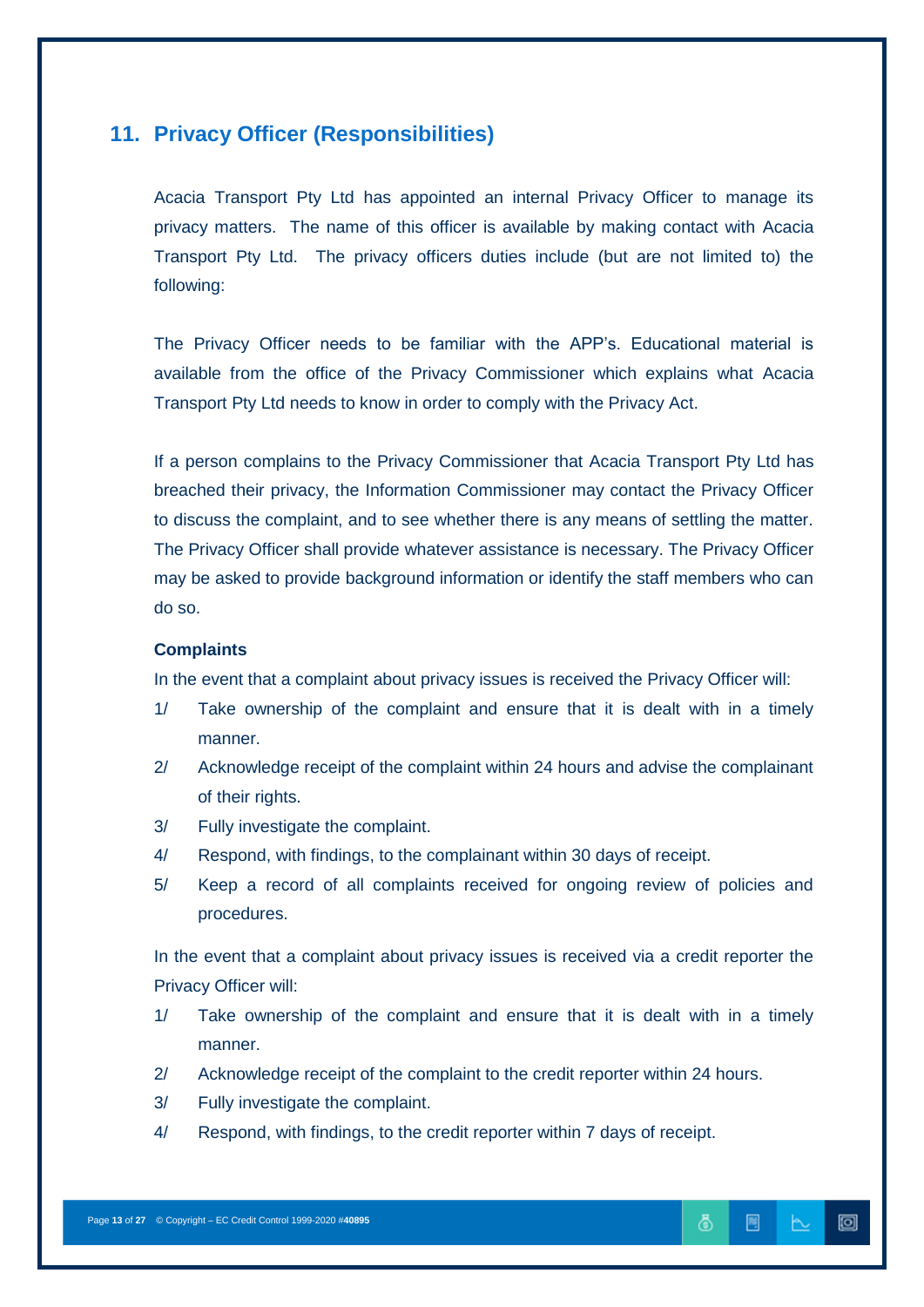5/ Keep a record of all complaints received for ongoing review of policies and procedures.

# APPENDIX A - INFORMATION PRIVACY PRINCIPLES

# **Part 1 – Consideration Of Personal Information Privacy**

# **Australian Privacy Principle 1 – open and transparent management of personal information**

1.1 The object of this principle is to ensure that APP entities manage personal information in an open and transparent way.

#### *Compliance with the Australian Privacy Principles etc.*

- 1.2 An APP entity must take such steps as are reasonable in the circumstances to implement practices, procedures and systems relating to the entity's functions or activities that:
	- (a) will ensure that the entity complies with the Australian Privacy Principles and a registered APP code (if any) that binds the entity; and
	- (b) will enable the entity to deal with inquiries or complaints from individuals about the entity's compliance with the Australian Privacy Principles or such a code.

#### *APP Privacy policy*

- 1.3 An APP entity must have a clearly expressed and up to date policy (the *APP privacy policy*) about the management of personal information by the entity.
- 1.4 Without limiting sub-clause 1.3, the APP privacy policy of the APP entity must contain the following information:
	- (a) the kinds of personal information that the entity collects and holds;
	- (b) how the entity collects and holds personal information;
	- (c) the purposes for which the entity collects, holds, uses and discloses personal information;
	- (d) how an individual may access personal information about the individual that is held by the entity and seek the correction of such information;
	- (e) how an individual may complain about a breach of the Australian Privacy Principles, or a registered APP code (if any) that binds the entity, and how the entity will deal with such a complaint;
	- (f) whether the entity is likely to disclose personal information to overseas recipients;
	- (g) if the entity is likely to disclose personal information to overseas recipients—the countries in which such recipients are likely to be located if it is practicable to specify those countries in the policy.

#### *Availability of APP privacy policy etc.*

- 1.5 An APP entity must take such steps as are reasonable in the circumstances to make its APP privacy policy available:
	- (a) free of charge; and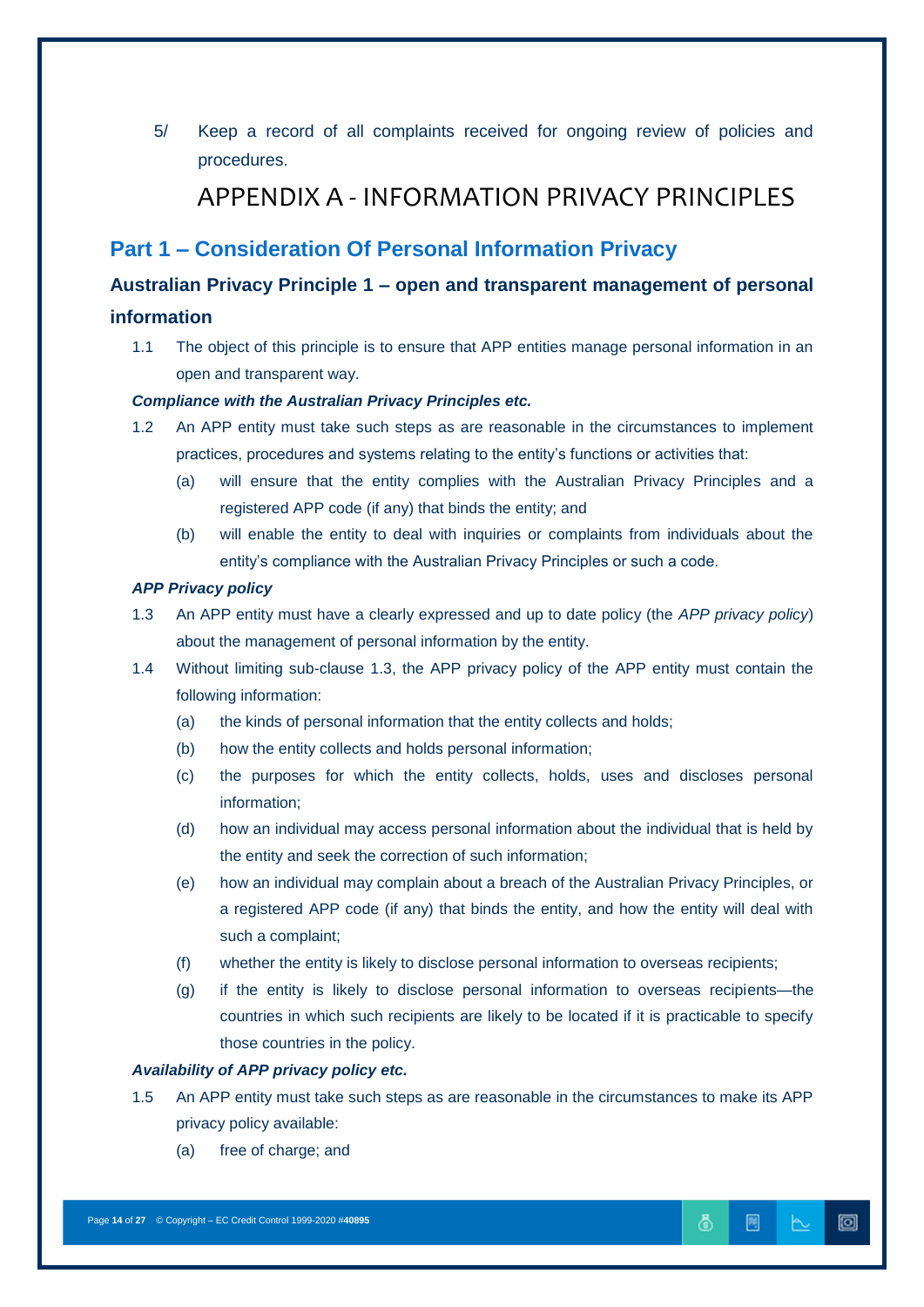(b) in such form as is appropriate.

**Note:** An APP entity will usually make its APP privacy policy available on the entity's website.

1.6 If a person or body requests a copy of the APP privacy policy of an APP entity in a particular form, the entity must take such steps as are reasonable in the circumstances to give the person or body a copy in that form.

#### **Australian Privacy Principle 2 – anonymity and pseudonymity**

- 2.1 Individuals must have the option of not identifying themselves, or of using a pseudonym, when dealing with an APP entity in relation to a particular matter.
- 2.2 Sub-clause 2.1 does not apply if, in relation to that matter:
	- (a) the APP entity is required or authorised by or under an Australian law, or a court/ tribunal order, to deal with individuals who have identified themselves; or
	- (b) it is impracticable for the APP entity to deal with individuals who have not identified themselves or who have used a pseudonym.

# **Part 2 – Collection Of Personal Information**

#### **Australian Privacy Principle 3 – collection of solicited personal information**

#### *Personal information other than sensitive information*

- 3.1 If an APP entity is an agency, the entity must not collect personal information (other than sensitive information) unless the information is reasonably necessary for, or directly related to, one or more of the entity's functions or activities.
- 3.2 If an APP entity is an organisation, the entity must not collect personal information (other than sensitive information) unless the information is reasonably necessary for one or more of the entity's functions or activities.

#### *Sensitive information*

- 3.3 An APP entity must not collect sensitive information about an individual unless:
	- (a) the individual consents to the collection of the information and:
		- (i) if the entity is an agency—the information is reasonably necessary for, or directly related to, one or more of the entity's functions or activities; or
		- (ii) if the entity is an organisation—the information is reasonably necessary for one or more of the entity's functions or activities; or
	- (b) sub-clause 3.4 applies in relation to the information.
- 3.4 This sub-clause applies in relation to sensitive information about an individual if:
	- (a) the collection of the information is required or authorised by or under an Australian law or a court/tribunal order; or
	- (b) a permitted general situation exists in relation to the collection of the information by the APP entity; or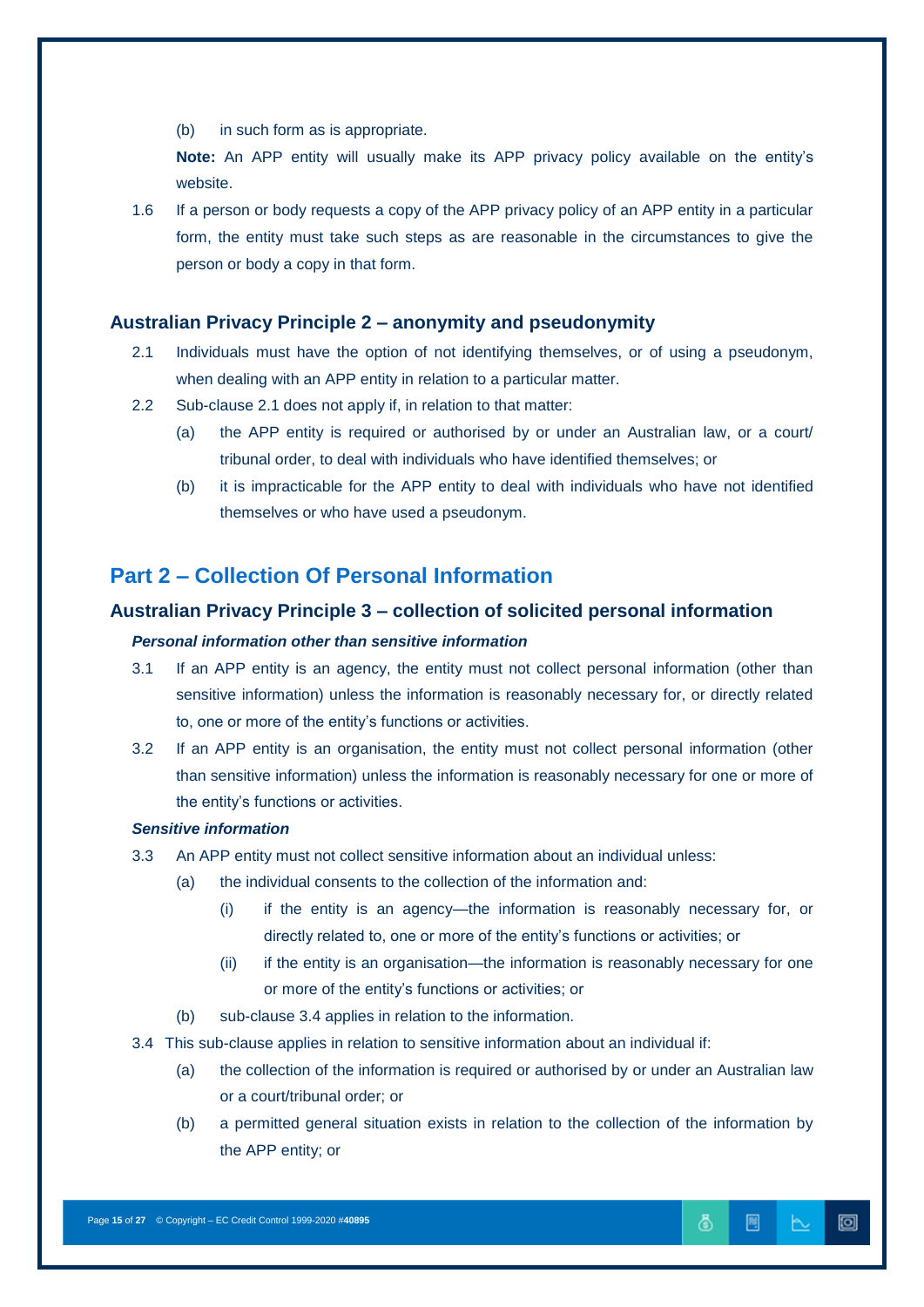- (c) the APP entity is an organisation and a permitted health situation exists in relation to the collection of the information by the entity; or
- (d) the APP entity is an enforcement body and the entity reasonably believes that:
	- (i) if the entity is the Immigration Department—the collection of the information is reasonably necessary for, or directly related to, one or more enforcement related activities conducted by, or on behalf of, the entity; or
	- (ii) otherwise—the collection of the information is reasonably necessary for, or directly related to, one or more of the entity's functions or activities; or
- (e) the APP entity is a non-profit organisation and both of the following apply:
	- (i) the information relates to the activities of the organisation;
	- (ii) the information relates solely to the members of the organisation, or to individuals who have regular contact with the organisation in connection with its activities. Note: For *permitted general situation*, see section 16A. For *permitted health situation*, see section 16B.

#### *Means of collection*

3.5 An APP entity must collect personal information only by lawful and fair means.

- 3.6 An APP entity must collect personal information about an individual only from the individual unless:
	- (a) if the entity is an agency:
		- (i) the individual consents to the collection of the information from someone other than the individual; or
		- (ii) the entity is required or authorised by or under an Australian law, or a court/tribunal order, to collect the information from someone other than the individual; or
	- (b) it is unreasonable or impracticable to do so.

#### *Solicited personal information*

3.7 This principle applies to the collection of personal information that is solicited by an APP entity.

#### **Australian Privacy Principle 4 – dealing with unsolicited personal information**

- 4.1 If:
	- (a) an APP entity receives personal information; and
	- (b) the entity did not solicit the information;

the entity must, within a reasonable period after receiving the information, determine whether or not the entity could have collected the information under Australian Privacy Principle 3 if the entity had solicited the information.

- 4.2 The APP entity may use or disclose the personal information for the purposes of making the determination under sub-clause 4.1.
- 4.3 If: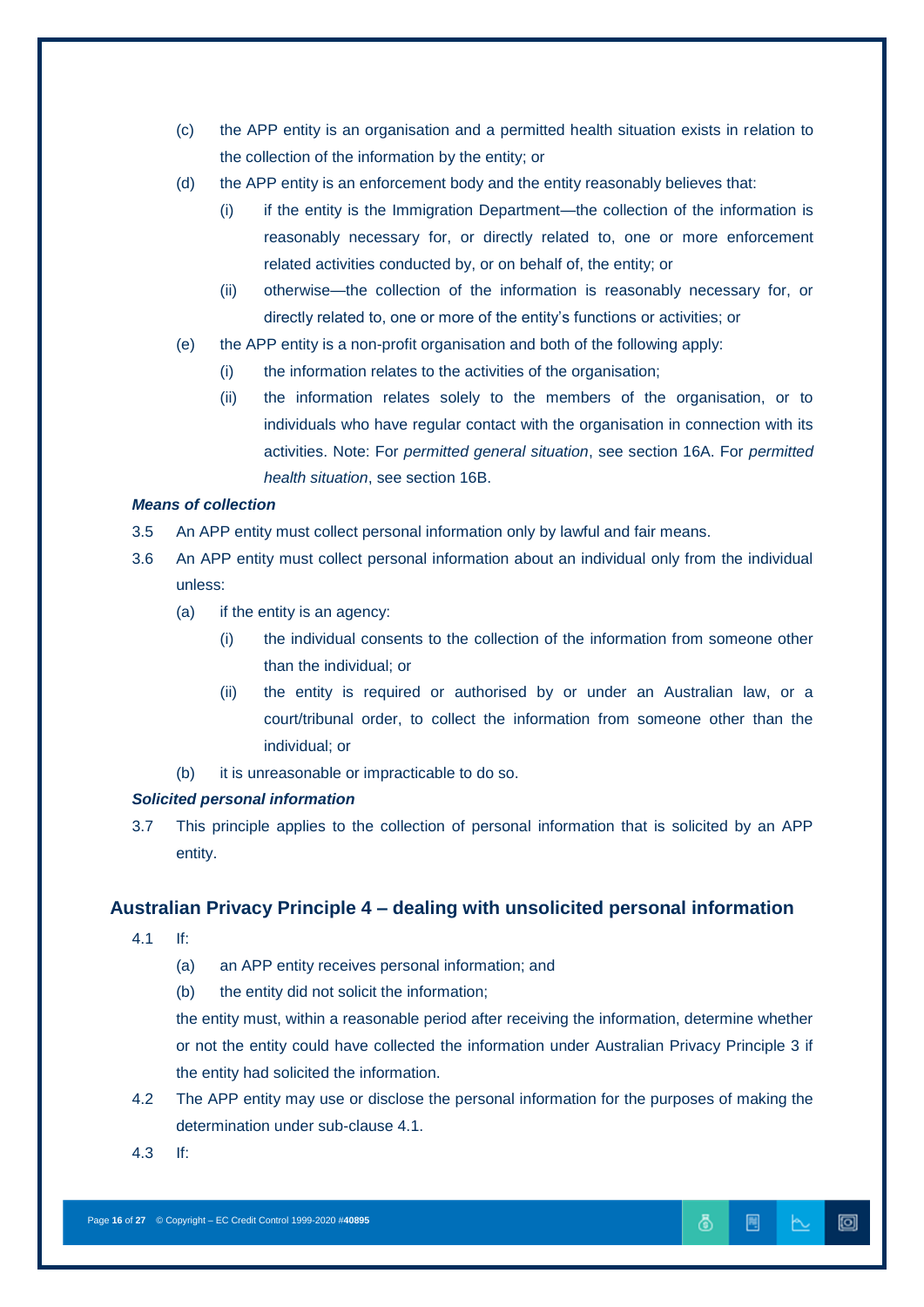- (a) the APP entity determines that the entity could not have collected the personal information; and
- (b) the information is not contained in a Commonwealth record;

the entity must, as soon as practicable but only if it is lawful and reasonable to do so, destroy the information or ensure that the information is de-identified.

4.4 If sub-clause 4.3 does not apply in relation to the personal information, Australian Privacy Principles 5 to 13 apply in relation to the information as if the entity had collected the information under Australian Privacy Principle 3.

# **Australian Privacy Principle 5 – notification of the collection of personal information**

- 5.1 At or before the time or, if that is not practicable, as soon as practicable after, an APP entity collects personal information about an individual, the entity must take such steps (if any) as are reasonable in the circumstances:
	- (a) to notify the individual of such matters referred to in sub-clause 5.2 as are reasonable in the circumstances; or
	- (b) to otherwise ensure that the individual is aware of any such matters.
- 5.2 The matters for the purposes of sub-clause 5.1 are as follows:
	- (a) the identity and contact details of the APP entity;
	- (b) if:
		- (i) the APP entity collects the personal information from someone other than the individual; or
		- (ii) the individual may not be aware that the APP entity has collected the personal information;

the fact that the entity so collects, or has collected, the information and the circumstances of that collection;

- (c) if the collection of the personal information is required or authorised by or under an Australian law or a court/tribunal order— the fact that the collection is so required or authorised (including the name of the Australian law, or details of the court/ tribunal order, that requires or authorises the collection);
- (d) the purposes for which the APP entity collects the personal information;
- (e) the main consequences (if any) for the individual if all or some of the personal information is not collected by the APP entity;
- (f) any other APP entity, body or person, or the types of any other APP entities, bodies or persons, to which the APP entity usually discloses personal information of the kind collected by the entity;
- (g) that the APP privacy policy of the APP entity contains information about how the individual may access the personal information about the individual that is held by the entity and seek the correction of such information;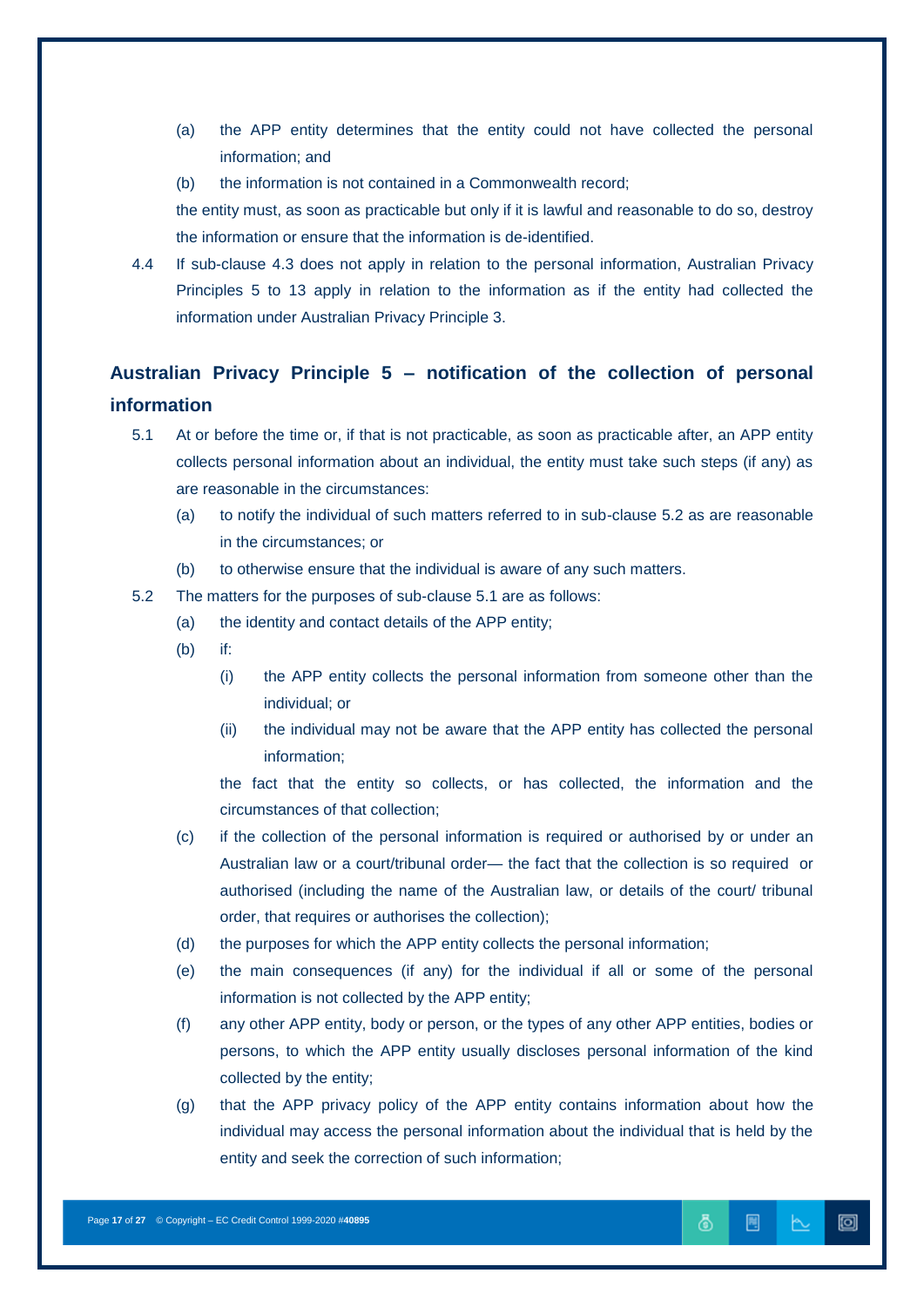- (h) that the APP privacy policy of the APP entity contains information about how the individual may complain about a breach of the Australian Privacy Principles, or a registered APP code (if any) that binds the entity, and how the entity will deal with such a complaint;
- (i) whether the APP entity is likely to disclose the personal information to overseas recipients;
- (i) if the APP entity is likely to disclose the personal information to overseas recipients the countries in which such recipients are likely to be located if it is practicable to specify those countries in the notification or to otherwise make the individual aware of them.

# **Part 3 – Dealing With Personal Information**

#### **Australian Privacy Principle 6 – use or disclosure of personal information**

#### **Use or disclosure**

- 6.1 If an APP entity holds personal information about an individual that was collected for a particular purpose (the primary purpose), the entity must not use or disclose the information for another purpose (the secondary purpose) unless:
	- (a) the individual has consented to the use or disclosure of the information; or
	- (b) sub-clause 6.2 or 6.3 applies in relation to the use or disclosure of the information.

**Note:** Australian Privacy Principle 8 sets out requirements for the disclosure of personal information to a person who is not in Australia or an external Territory.

- 6.2 This sub-clause applies in relation to the use or disclosure of personal information about an individual if:
	- (a) the individual would reasonably expect the APP entity to use or disclose the information for the secondary purpose and the secondary purpose is:
		- (i) if the information is sensitive information—directly related to the primary purpose; or
		- (ii) if the information is not sensitive information—related to the primary purpose; or
	- (b) the use or disclosure of the information is required or authorised by or under an Australian law or a court/tribunal order; or
	- (c) a permitted general situation exists in relation to the use or disclosure of the information by the APP entity; or
	- (d) the APP entity is an organisation and a permitted health situation exists in relation to the use or disclosure of the information by the entity; or
	- (e) the APP entity reasonably believes that the use or disclosure of the information is reasonably necessary for one or more enforcement related activities conducted by, or on behalf of, an enforcement body.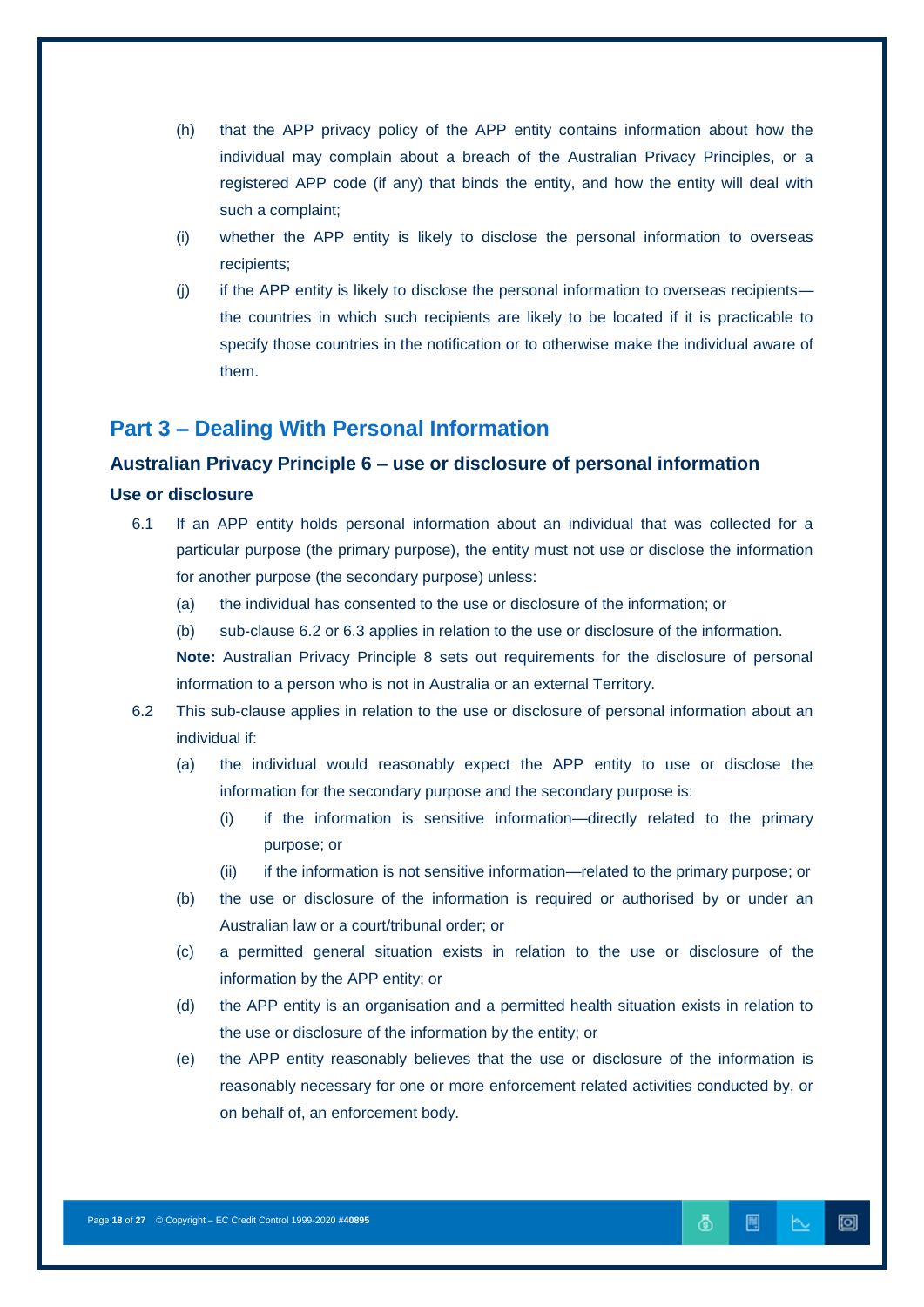**Note:** For *permitted general situation*, see section 16A. For *permitted health situation*, see section 16B.

- 6.3 This sub-clause applies in relation to the disclosure of personal information about an individual by an APP entity that is an agency if:
	- (a) the agency is not an enforcement body; and
	- (b) the information is biometric information or biometric templates; and
	- (c) the recipient of the information is an enforcement body; and
	- (d) the disclosure is conducted in accordance with the guidelines made by the Commissioner for the purposes of this paragraph.

6.4 If:

- (a) the APP entity is an organisation; and
- (b) subsection 16B(2) applied in relation to the collection of the personal information by the entity;

the entity must take such steps as are reasonable in the circumstances to ensure that the information is de-identified before the entity discloses it in accordance with sub-clause 6.1 or 6.2.

#### *Written note of use or disclosure*

6.5 If an APP entity uses or discloses personal information in accordance with paragraph 6.2(e), the entity must make a written note of the use or disclosure.

#### *Related bodies corporate*

- 6.6 If:
	- (a) an APP entity is a body corporate; and
	- (b) the entity collects personal information from a related body corporate;

this principle applies as if the entity's primary purpose for the collection of the information were the primary purpose for which the related body corporate collected the information.

#### *Exceptions*

- 6.7 This principle does not apply to the use or disclosure by an organisation of:
	- (a) personal information for the purpose of direct marketing; or
	- (b) government related identifiers.

#### **Australian Privacy Principle 7 – direct marketing**

#### *Direct marketing*

7.1 If an organisation holds personal information about an individual, the organisation must not use or disclose the information for the purpose of direct marketing.

**Note:** An act or practice of an agency may be treated as an act or practice of an organisation, see section 7A.

#### *Exceptions – personal information other than sensitive information*

7.2 Despite subclause 7.1, an organisation may use or disclose personal information (other than sensitive information) about an individual for the purpose of direct marketing if: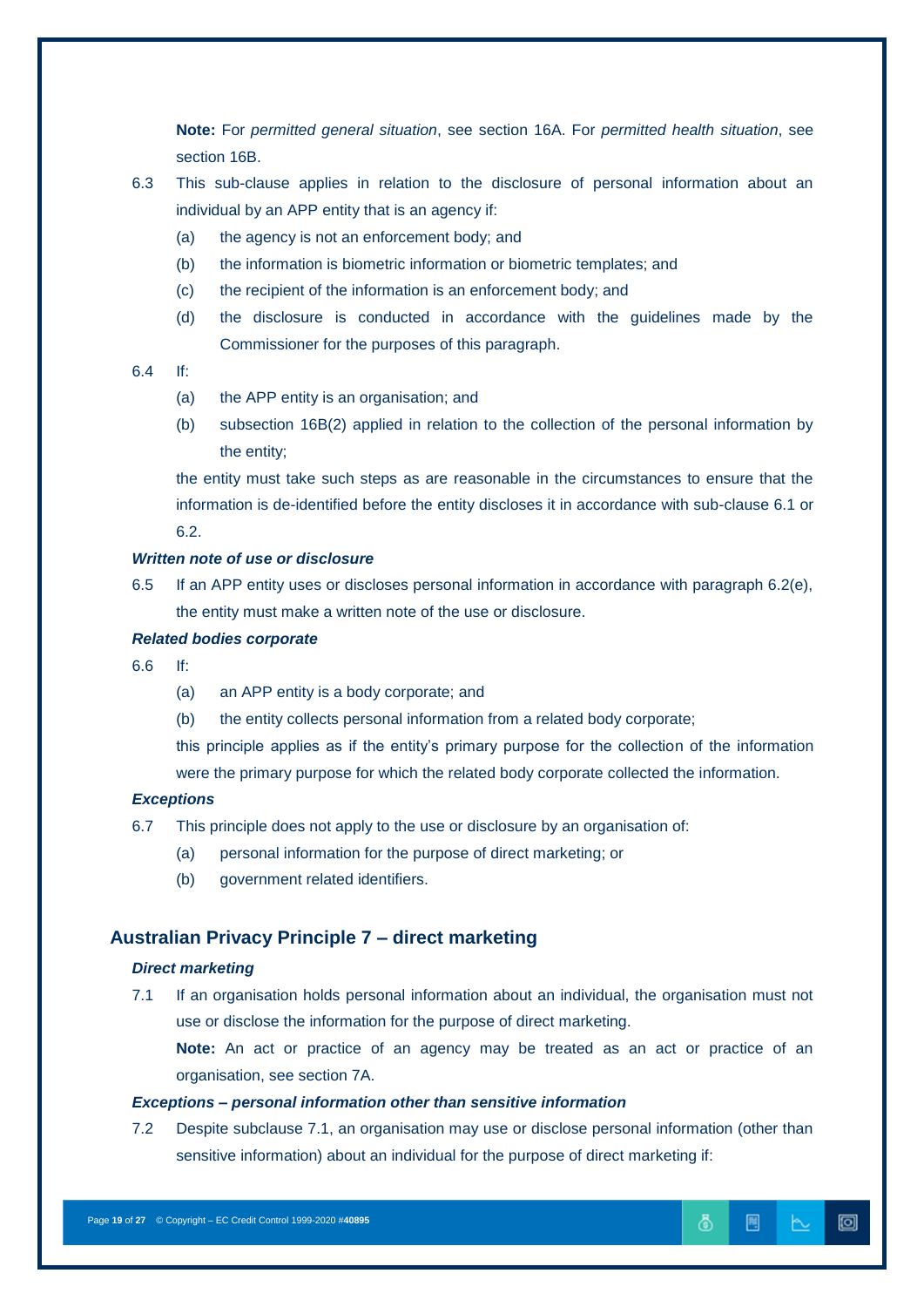- (a) the organisation collected the information from the individual; and
- (b) the individual would reasonably expect the organisation to use or disclose the information for that purpose; and
- (c) the organisation provides a simple means by which the individual may easily request not to receive direct marketing communications from the organisation; and
- (d) the individual has not made such a request to the organisation.
- 7.3 Despite subclause 7.1, an organisation may use or disclose personal information (other than sensitive information) about an individual for the purpose of direct marketing if:
	- (a) the organisation collected the information from:
		- (i) the individual and the individual would not reasonably expect the organisation to use or disclose the information for that purpose; or
		- (ii) someone other than the individual; and
	- (b) either:
		- (i) the individual has consented to the use or disclosure of the information for that purpose; or
		- (ii) it is impracticable to obtain that consent; and
	- (c) the organisation provides a simple means by which the individual may easily request not to receive direct marketing communications from the organisation; and
	- (d) in each direct marketing communication with the individual:
		- (i) the organisation includes a prominent statement that the individual may make such a request; or
		- (ii) the organisation otherwise draws the individual's attention to the fact that the individual may make such a request; and
	- (e) the individual has not made such a request to the organisation.

#### *Exception – sensitive information*

7.4 Despite subclause 7.1, an organisation may use or disclose sensitive information about an individual for the purpose of direct marketing if the individual has consented to the use or disclosure of the information for that purpose.

#### *Exception – contracted service providers*

- 7.5 Despite subclause 7.1, an organisation may use or disclose personal information for the purpose of direct marketing if:
	- (a) the organisation is a contracted service provider for a Commonwealth contract; and
	- (b) the organisation collected the information for the purpose of meeting (directly or indirectly) an obligation under the contract; and
	- (c) the use or disclosure is necessary to meet (directly or indirectly) such an obligation.

#### *Individual may request not to receive direct marketing communications etc.*

- 7.6 If an organisation (the first organisation) uses or discloses personal information about an individual:
	- (a) for the purpose of direct marketing by the first organisation; or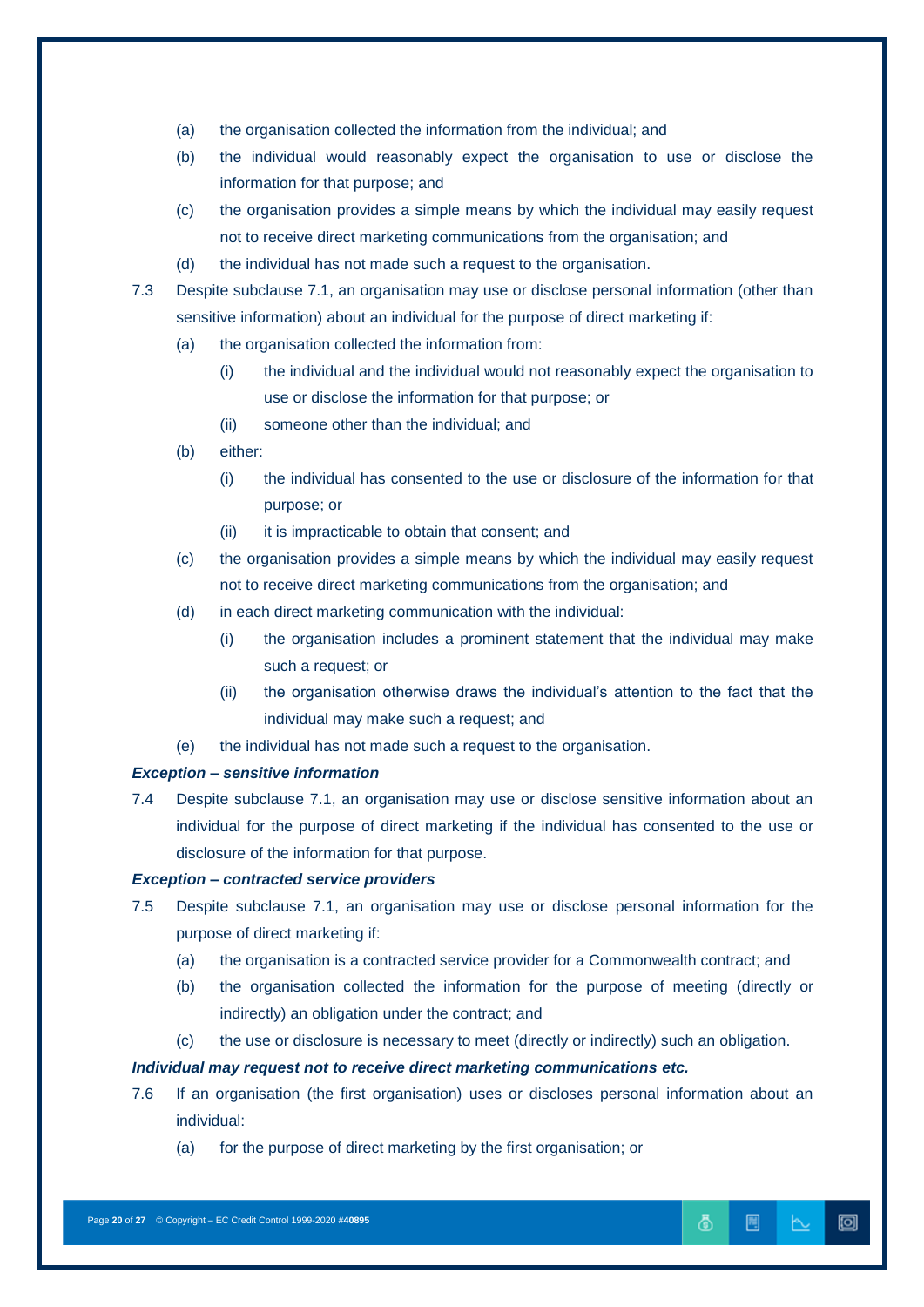(b) for the purpose of facilitating direct marketing by other organisations;

the individual may:

- (c) if paragraph (a) applies—request not to receive direct marketing communications from the first organisation; and
- (d) if paragraph (b) applies—request the organisation not to use or disclose the information for the purpose referred to in that paragraph; and
- (e) request the first organisation to provide its source of the information.
- 7.7 If an individual makes a request under subclause 7.6, the first organisation must not charge the individual for the making of, or to give effect to, the request and:
	- (a) if the request is of a kind referred to in paragraph 7.6(c) or  $(d)$ —the first organisation must give effect to the request within a reasonable period after the request is made; and
	- (b) if the request is of a kind referred to in paragraph  $7.6(e)$ —the organisation must, within a reasonable period after the request is made, notify the individual of its source unless it is impracticable or unreasonable to do so.

#### *Interaction with other legislation*

- 7.8 This principle does not apply to the extent that any of the following apply:
	- (a) the *Do Not Call Register Act 2006*;
	- (b) the *Spam Act 2003*;

(c) any other Act of the Commonwealth, or a Norfolk Island enactment, prescribed by the regulations.

# **Australian Privacy Principle 8 – cross-border disclosure of personal information**

- 8.1 Before an APP entity discloses personal information about an individual to a person (the overseas recipient):
	- (a) who is not in Australia or an external Territory; and
	- (b) who is not the entity or the individual;

the entity must take such steps as are reasonable in the circumstances to ensure that the overseas recipient does not breach the Australian Privacy Principles (other than Australian Privacy Principle 1) in relation to the information.

**Note**: In certain circumstances, an act done, or a practice engaged in, by the overseas recipient is taken, under section 16C, to have been done, or engaged in, by the APP entity and to be a breach of the Australian Privacy Principles.

- 8.2 Sub-clause 8.1 does not apply to the disclosure of personal information about an individual by an APP entity to the overseas recipient if:
	- (a) the entity reasonably believes that:
		- (i) the recipient of the information is subject to a law, or binding scheme, that has the effect of protecting the information in a way that, overall, is at least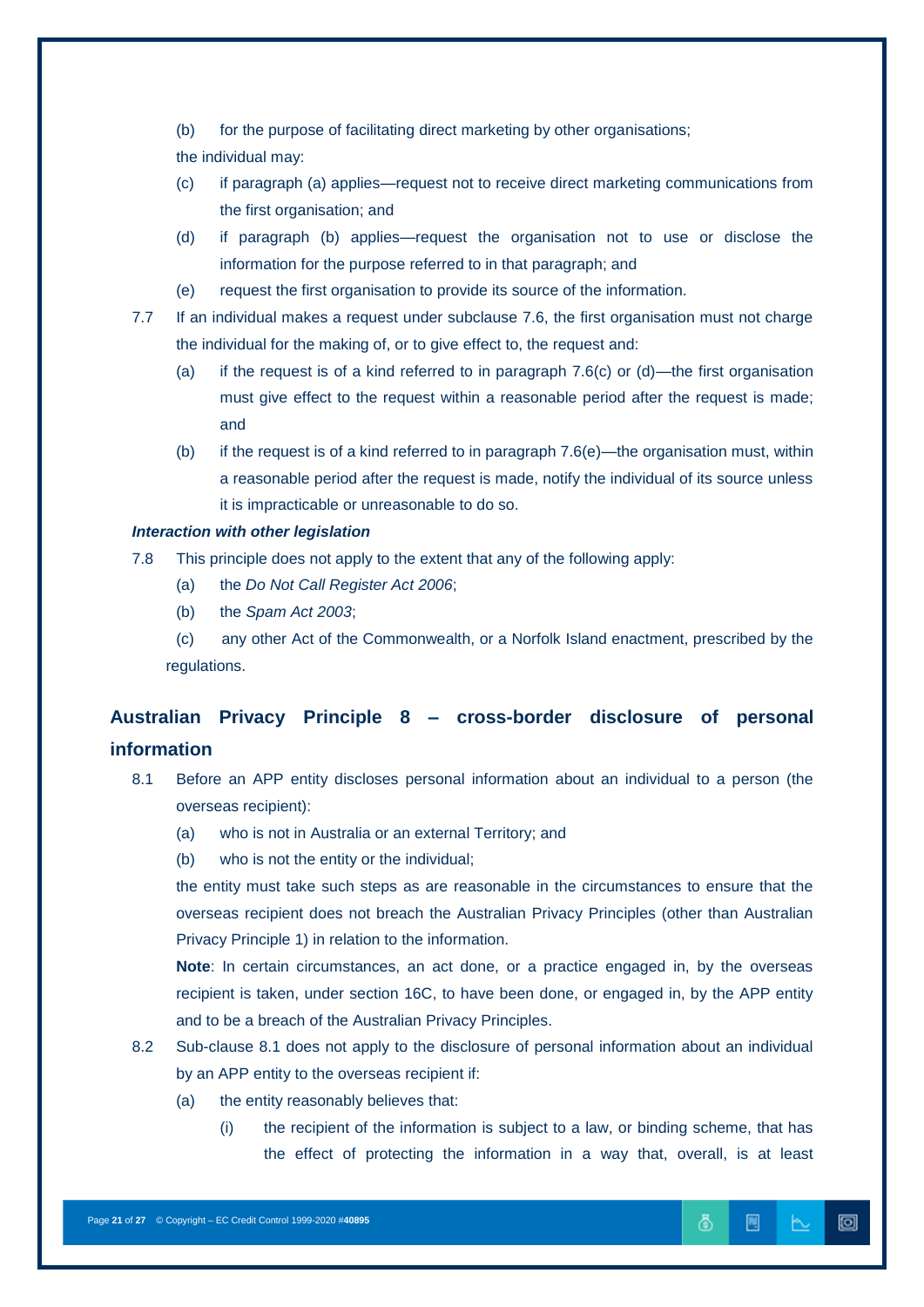substantially similar to the way in which the Australian Privacy Principles protect the information; and

- (ii) there are mechanisms that the individual can access to take action to enforce that protection of the law or binding scheme; or
- (b) both of the following apply:
	- (i) the entity expressly informs the individual that if he or she consents to the disclosure of the information, sub-clause 8.1 will not apply to the disclosure;
	- (ii) after being so informed, the individual consents to the disclosure; or
- (c) the disclosure of the information is required or authorised by or under an Australian law or a court/tribunal order; or
- (d) a permitted general situation (other than the situation referred to in item 4 or 5 of the table in subsection 16A(1)) exists in relation to the disclosure of the information by the APP entity; or
- (e) the entity is an agency and the disclosure of the information is required or authorised by or under an international agreement relating to information sharing to which Australia is a party; or
- (f) the entity is an agency and both of the following apply:
	- (i) the entity reasonably believes that the disclosure of the information is reasonably necessary for one or more enforcement related activities conducted by, or on behalf of, an enforcement body;
	- (ii) the recipient is a body that performs functions, or exercises powers, that are similar to those performed or exercised by an enforcement body.

**Note:** For *permitted general situation*, see section 16A.

# **Australian Privacy Principle 9 – adoption, use or disclosure of government related identifiers**

#### *Adoption of government related identifiers*

- 9.1 An organisation must not adopt a government related identifier of an individual as its own identifier of the individual unless:
	- (a) the adoption of the government related identifier is required or authorised by or under an Australian law or a court/tribunal order; or
	- (b) sub-clause 9.3 applies in relation to the adoption.

**Note:** An act or practice of an agency may be treated as an act or practice of an organisation, see section 7A.

#### *Use or disclosure of government related identifiers*

9.2 An organisation must not use or disclose a government related identifier of an individual unless: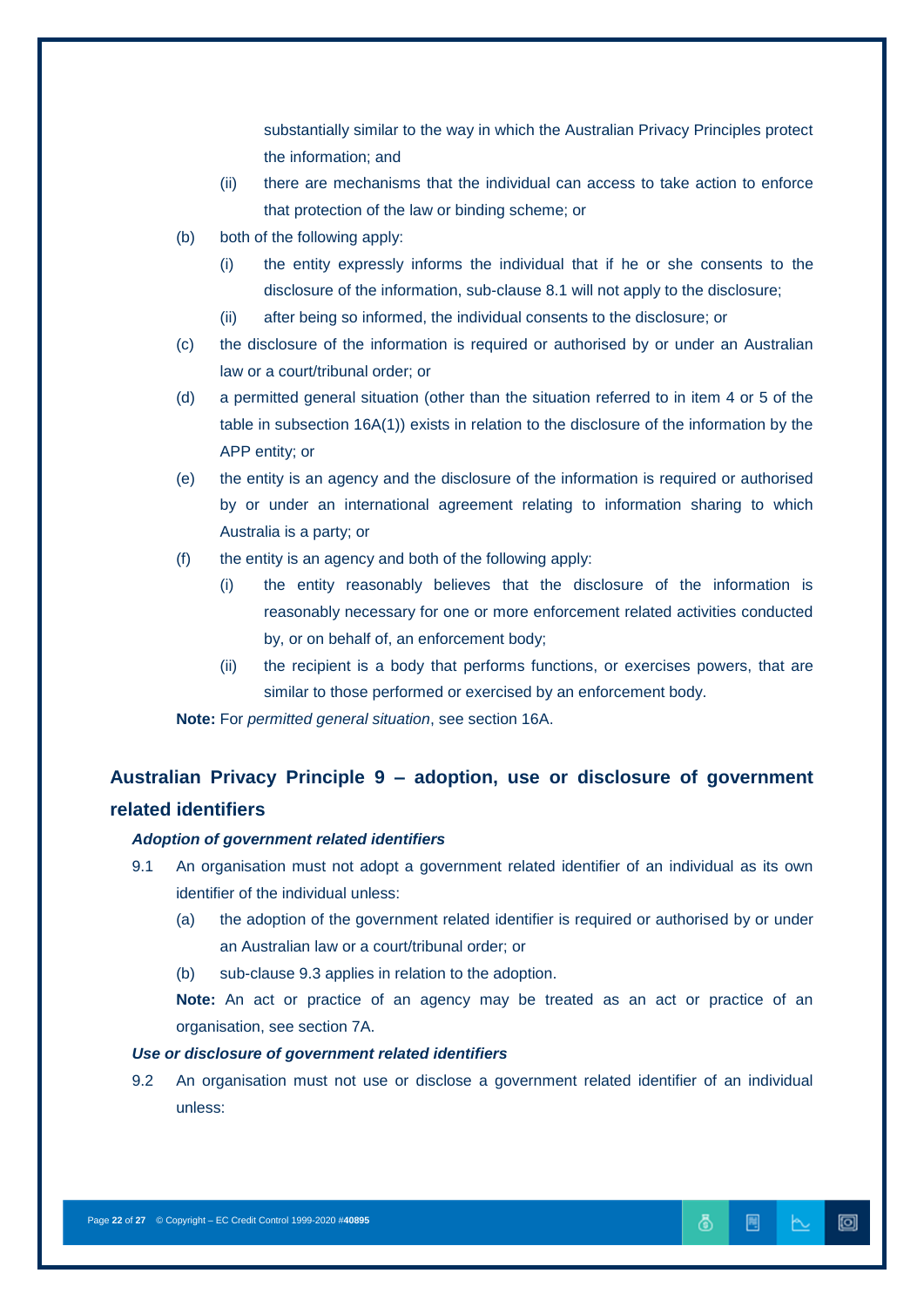- (a) the use or disclosure of the identifier is reasonably necessary for the organisation to verify the identity of the individual for the purposes of the organisation's activities or functions; or
- (b) the use or disclosure of the identifier is reasonably necessary for the organisation to fulfil its obligations to an agency or a State or Territory authority; or
- (c) the use or disclosure of the identifier is required or authorised by or under an Australian law or a court/tribunal order; or
- (d) a permitted general situation (other than the situation referred to in item 4 or 5 of the table in subsection 16A(1)) exists in relation to the use or disclosure of the identifier; or
- (e) the organisation reasonably believes that the use or disclosure of the identifier is reasonably necessary for one or more enforcement related activities conducted by, or on behalf of, an enforcement body; or
- (f) sub-clause 9.3 applies in relation to the use or disclosure.

**Note 1:** An act or practice of an agency may be treated as an act or practice of an organisation, see section 7A.

**Note 2:** For *permitted general situation*, see section 16A.

#### *Regulations about adoption, use or disclosure*

- 9.3 This sub-clause applies in relation to the adoption, use or disclosure by an organisation of a government related identifier of an individual if:
	- (a) the identifier is prescribed by the regulations; and
	- (b) the organisation is prescribed by the regulations, or is included in a class of organisations prescribed by the regulations; and
	- (c) the adoption, use or disclosure occurs in the circumstances prescribed by the regulations.

**Note:** There are prerequisites that must be satisfied before the matters mentioned in this sub-clause are prescribed, see subsections 100(2) and (3).

## **Part 4 – Integrity Of Personal Information**

#### **Australian Privacy Principle 10 – quality of personal information**

- 10.1 An APP entity must take such steps (if any) as are reasonable in the circumstances to ensure that the personal information that the entity collects is accurate, up to date and complete.
- 10.2 An APP entity must take such steps (if any) as are reasonable in the circumstances to ensure that the personal information that the entity uses or discloses is, having regard to the purpose of the use or disclosure, accurate, up to date, complete and relevant.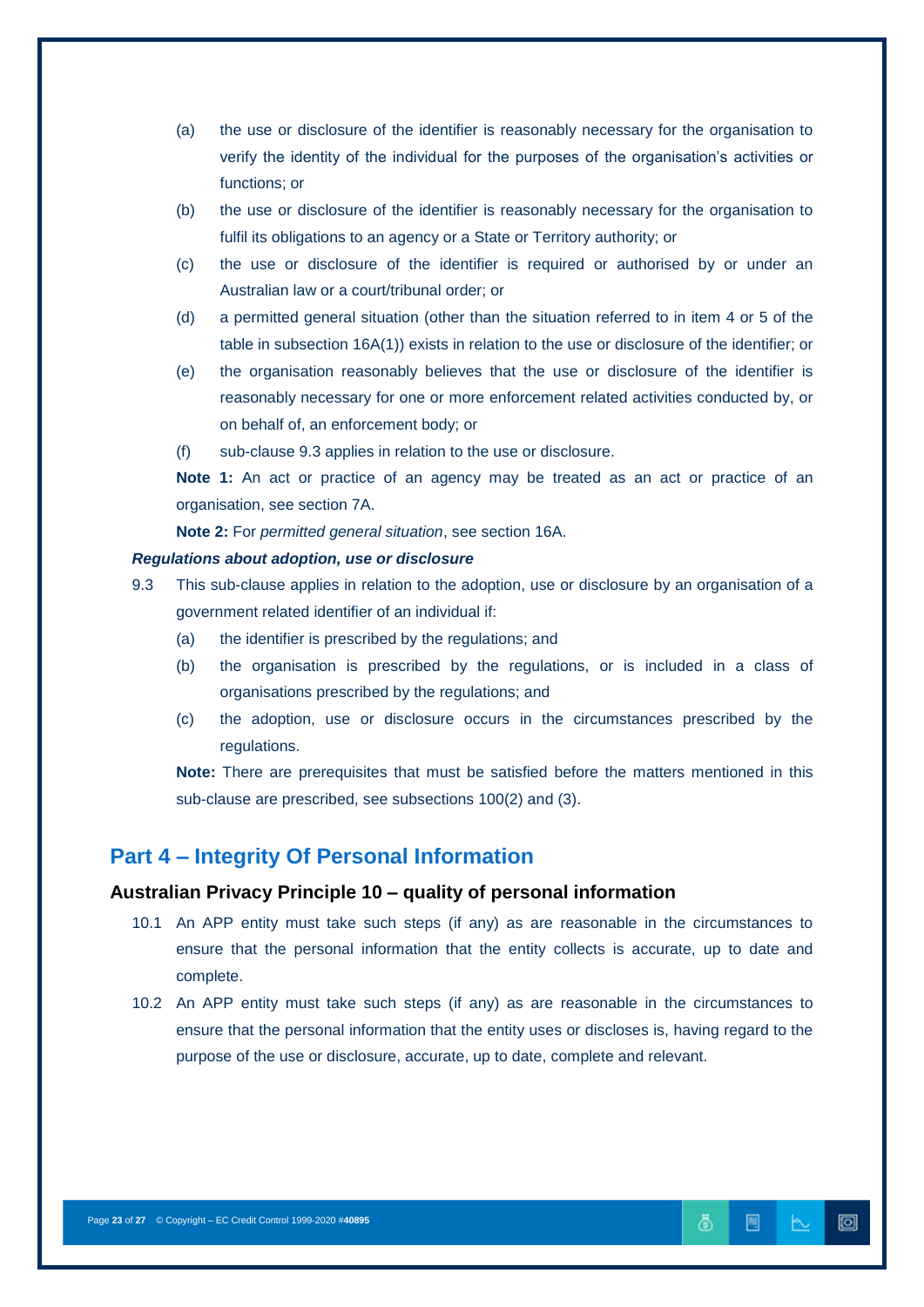#### **Australian Privacy Principle 11 – security of personal information**

- 11.1 If an APP entity holds personal information, the entity must take such steps as are reasonable in the circumstances to protect the information:
	- (a) from misuse, interference and loss; and
	- (b) from unauthorised access, modification or disclosure.
- 11.2 If:
	- (a) an APP entity holds personal information about an individual; and
	- (b) the entity no longer needs the information for any purpose for which the information may be used or disclosed by the entity under this Schedule; and
	- (c) the information is not contained in a Commonwealth record; and
	- (d) the entity is not required by or under an Australian law, or a court/tribunal order, to retain the information;

the entity must take such steps as are reasonable in the circumstances to destroy the information or to ensure that the information is de-identified.

## **Part 5 – Access To, And Correction Of, Personal Information**

#### **Australian Privacy Principle 12 – access to personal information**

#### *Access*

12.1 If an APP entity holds personal information about an individual, the entity must, on request by the individual, give the individual access to the information.

#### *Exception to access – agency*

- 12.2 If:
	- (a) the APP entity is an agency; and
	- (b) the entity is required or authorised to refuse to give the individual access to the personal information by or under:
		- (i) the Freedom of Information Act; or
		- (ii) any other Act of the Commonwealth, or a Norfolk Island enactment, that provides for access by persons to documents;

then, despite sub-clause 12.1, the entity is not required to give access to the extent that the entity is required or authorised to refuse to give access.

#### *Exception to access – organisation*

- 12.3 If the APP entity is an organisation then, despite sub-clause 12.1, the entity is not required to give the individual access to the personal information to the extent that:
	- (a) the entity reasonably believes that giving access would pose a serious threat to the life, health or safety of any individual, or to public health or public safety; or
	- (b) giving access would have an unreasonable impact on the privacy of other individuals; or
	- (c) the request for access is frivolous or vexatious; or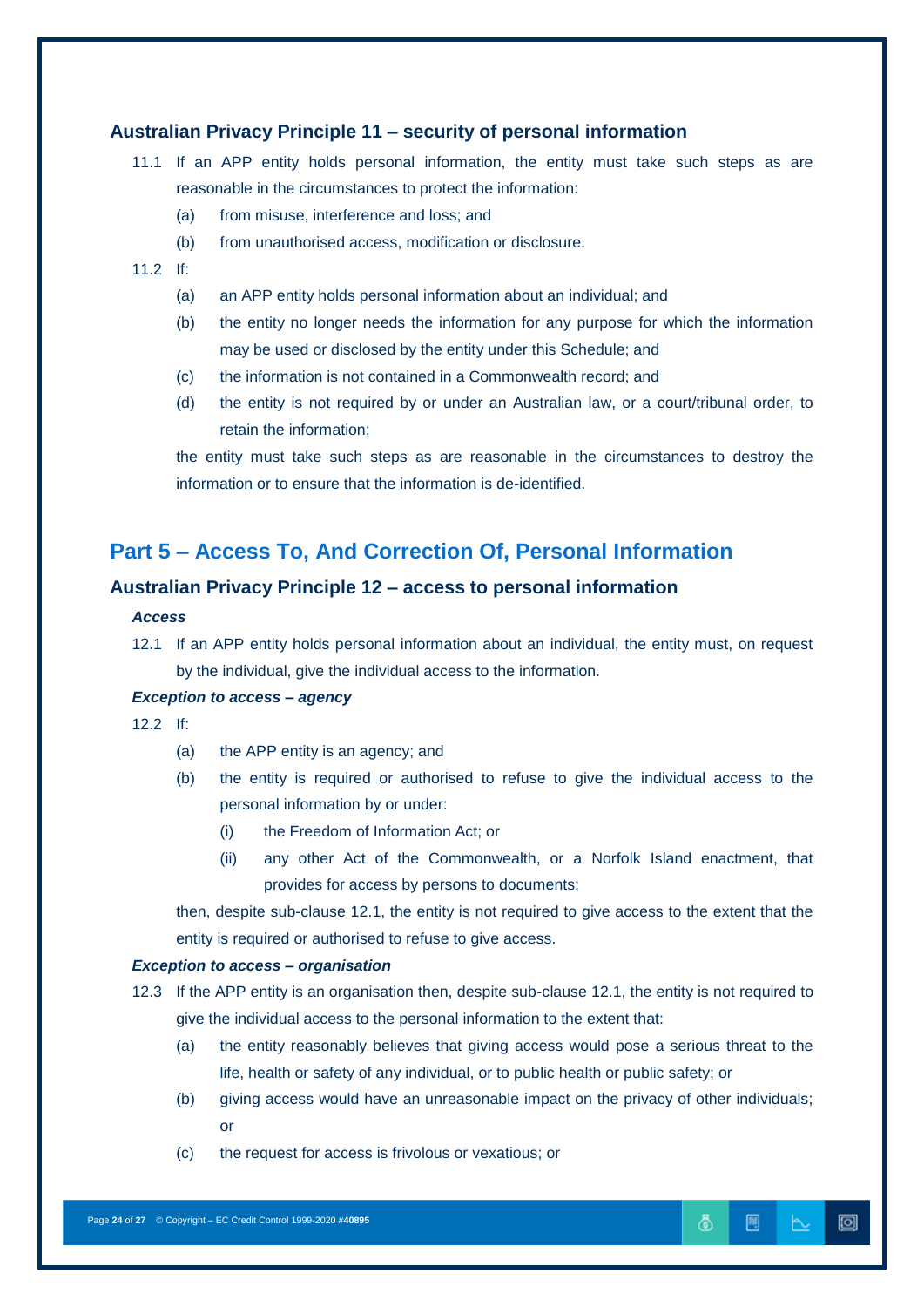- (d) the information relates to existing or anticipated legal proceedings between the entity and the individual, and would not be accessible by the process of discovery in those proceedings; or
- (e) giving access would reveal the intentions of the entity in relation to negotiations with the individual in such a way as to prejudice those negotiations; or
- (f) giving access would be unlawful; or
- (g) denying access is required or authorised by or under an Australian law or a court/ tribunal order; or
- (h) both of the following apply:
	- (i) the entity has reason to suspect that unlawful activity, or misconduct of a serious nature, that relates to the entity's functions or activities has been, is being or may be engaged in;
	- (ii) giving access would be likely to prejudice the taking of appropriate action in relation to the matter; or
- (i) giving access would be likely to prejudice one or more enforcement related activities conducted by, or on behalf of, an enforcement body; or
- (j) giving access would reveal evaluative information generated within the entity in connection with a commercially sensitive decision-making process.

#### *Dealing with requests for access*

- 12.4 The APP entity must:
	- (a) respond to the request for access to the personal information:
		- (i) if the entity is an agency—within 30 days after the request is made; or
		- (ii) if the entity is an organisation—within a reasonable period after the request is made; and
	- (b) give access to the information in the manner requested by the individual, if it is reasonable and practicable to do so.

#### *Other means of access*

- 12.5 If the APP entity refuses:
	- (a) to give access to the personal information because of sub-clause 12.2 or 12.3; or
	- (b) to give access in the manner requested by the individual;

the entity must take such steps (if any) as are reasonable in the circumstances to give access in a way that meets the needs of the entity and the individual.

12.6 Without limiting sub-clause 12.5, access may be given through the use of a mutually agreed intermediary.

#### *Access charges*

- 12.7 If the APP entity is an agency, the entity must not charge the individual for the making of the request or for giving access to the personal information.
- 12.8 If:
	- (a) the APP entity is an organisation; and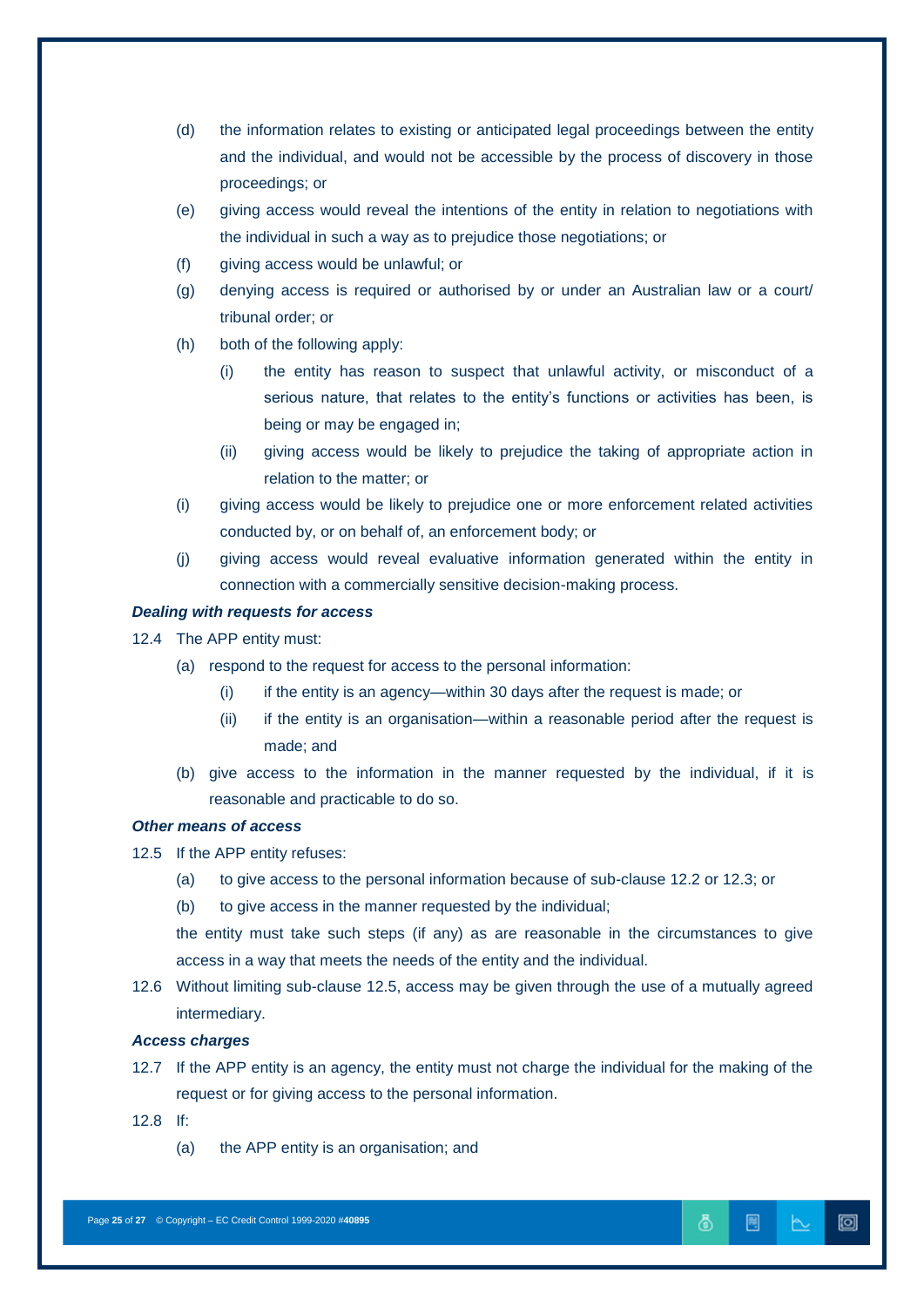(b) the entity charges the individual for giving access to the personal information; the charge must not be excessive and must not apply to the making of the request.

#### *Refusal to give access*

- 12.9 If the APP entity refuses to give access to the personal information because of sub-clause 12.2 or 12.3, or to give access in the manner requested by the individual, the entity must give the individual a written notice that sets out:
	- (a) the reasons for the refusal except to the extent that, having regard to the grounds for the refusal, it would be unreasonable to do so; and
	- (b) the mechanisms available to complain about the refusal; and
	- (c) any other matter prescribed by the regulations.
- 12.10 If the APP entity refuses to give access to the personal information because of paragraph 12.3(j), the reasons for the refusal may include an explanation for the commercially sensitive decision.

#### **Australian Privacy Principle 13 – correction of personal information**

## *Correction*

- 13.1 If:
	- (a) an APP entity holds personal information about an individual; and
	- (b) either:
		- (i) the entity is satisfied that, having regard to a purpose for which the information is held, the information is inaccurate, out of date, incomplete, irrelevant or misleading; or
		- (ii) the individual requests the entity to correct the information;

the entity must take such steps (if any) as are reasonable in the circumstances to correct that information to ensure that, having regard to the purpose for which it is held, the information is accurate, up to date, complete, relevant and not misleading.

#### *Notification of correction to third parties*

- 13.2 If:
	- (a) the APP entity corrects personal information about an individual that the entity previously disclosed to another APP entity; and
	- (b) the individual requests the entity to notify the other APP entity of the correction;

the entity must take such steps (if any) as are reasonable in the circumstances to give that notification unless it is impracticable or unlawful to do so.

#### *Refusal to correct information*

- 13.3 If the APP entity refuses to correct the personal information as requested by the individual, the entity must give the individual a written notice that sets out:
	- (a) the reasons for the refusal except to the extent that it would be unreasonable to do so; and
	- (b) the mechanisms available to complain about the refusal; and